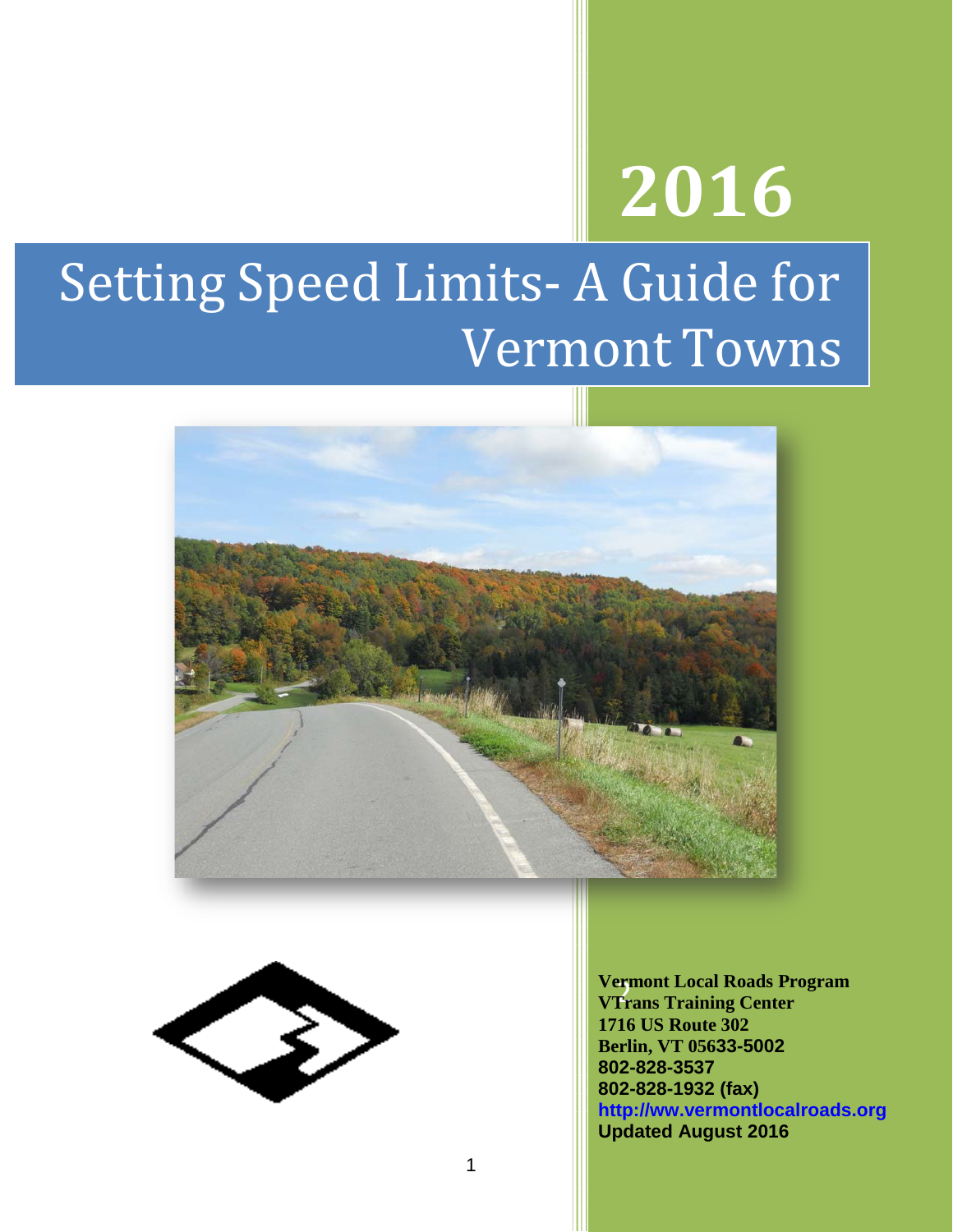Special thanks to the following people who made substantial contributions to the updating the information in this handbook.

- Stu Johnson, Branch Manager, Vermont Local Roads Program, VTrans Training Center, 1716 US Route 302 Berlin, VT 05633-5002, [Stuart.Johnson@vermont.gov](mailto:Stuart.Johnson@vermont.gov)
- Todd Eaton, Circuit Rider, Vermont Local Roads Program, VTrans Training Center, 1716 US Route 302 Berlin, VT 05633-5002, [Todd.Eaton@vermont.gov](mailto:Todd.Eaton@vermont.gov)
- Amy Gamble, PE, Traffic Operations Engineer, Vermont Agency of Transportation 1 National Life Drive, Dewey 2nd Flr, Montpelier VT 05633-5001, [Amy.Gamble@vermont.gov](mailto:Amy.Gamble@vermont.gov)

*We work to foster a safe, efficient, and environmentally sound surface transportation system by improving the skills and knowledge of the municipal transportation workforce and leaders.*

- Vermont Local Roads Mission Statement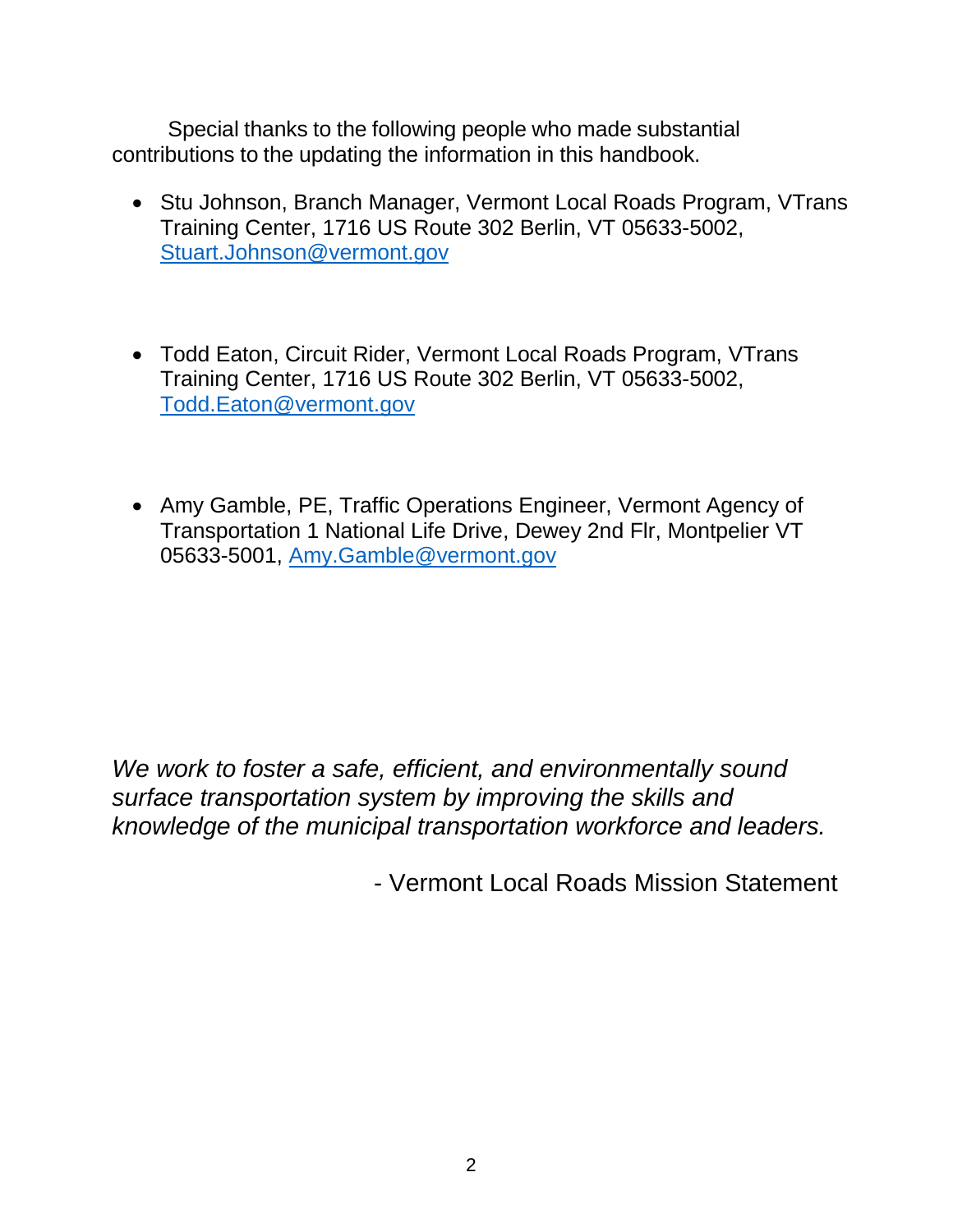## **Setting Speed Limits**

| <b>Introduction</b>                                                                                                              | $\overline{\mathbf{4}}$ |
|----------------------------------------------------------------------------------------------------------------------------------|-------------------------|
| <b>Assistance Available</b>                                                                                                      | $\boldsymbol{4}$        |
| <b>Principles for Setting Speed Limits</b>                                                                                       | 5                       |
| <b>Recommended Practices</b>                                                                                                     | 6                       |
| <b>Determining the Speed</b>                                                                                                     | 9                       |
| <b>Adopting a Traffic Ordinance</b>                                                                                              | 10                      |
| <b>A Model Traffic Ordinance</b>                                                                                                 | 11                      |
| <b>Questions Often Asked</b>                                                                                                     | 15                      |
| <b>Signs</b>                                                                                                                     | 17                      |
| <b>Enforcement</b>                                                                                                               | 20                      |
| Form: Traffic Engineering Report For a Speed Limit Study                                                                         | 22                      |
| Form: Spot Speed Survey Field Data Sheet                                                                                         | 24                      |
| Form: Summary of a Spot Speed Survey                                                                                             | 26                      |
| <b>Definitions</b>                                                                                                               | 27                      |
| <b>References</b>                                                                                                                | 28                      |
| <b>Further information to reference in Vermont Statues Annotated</b><br>& 2009 Manual on Uniform Traffic Control Devices (MUTCD) | 29                      |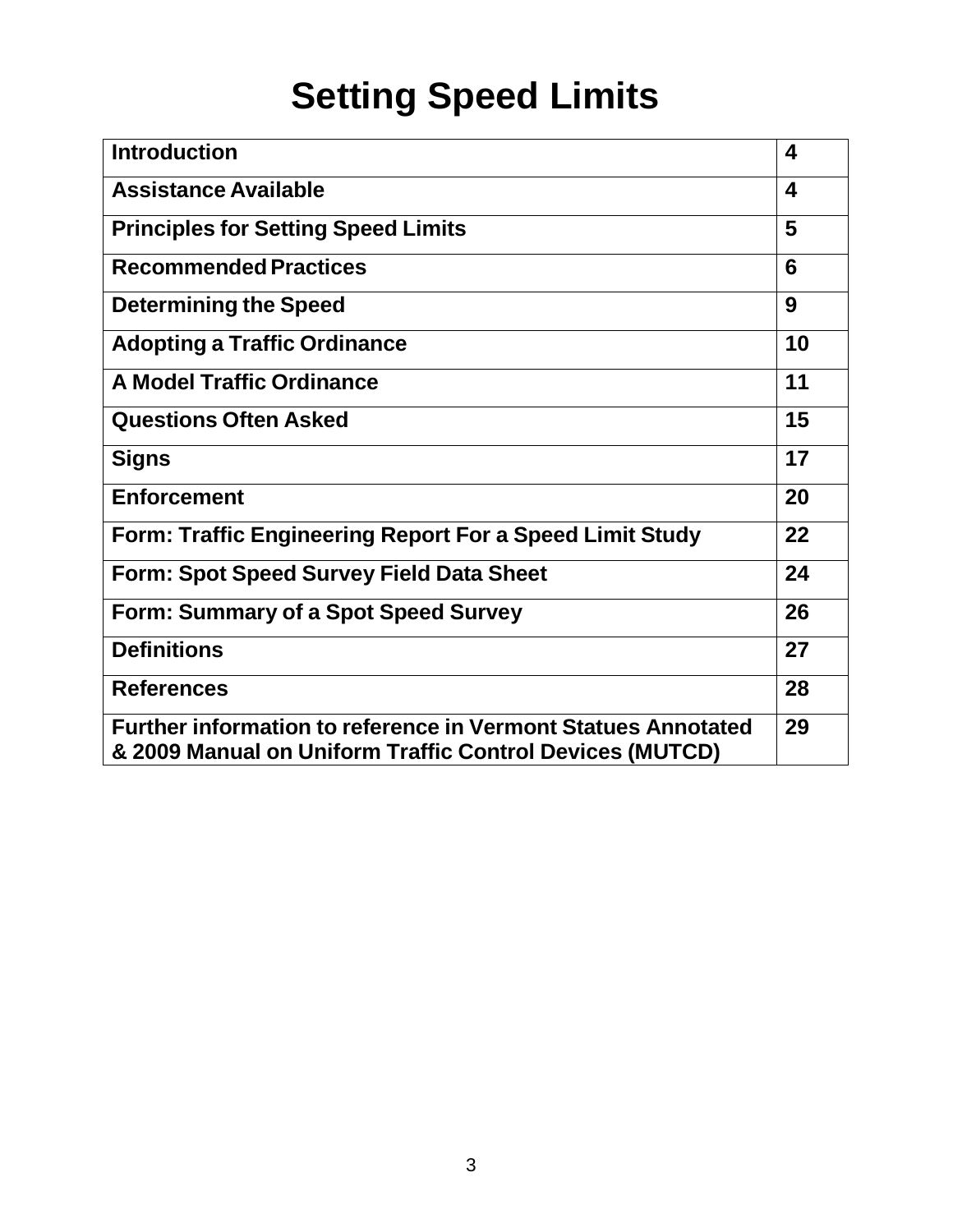## **Introduction**

State law and the Manual on Uniform Traffic Control Devices (MUTCD) regulate the procedures for establishing effective and enforceable speed limits. Title 23 V.S.A. Section 1007 authorizes the local governing body to establish effective and enforceable speed limits on town highways at not more than 50 MPH or less than 25 MPH and to do so on the basis of a traffic engineering investigation or study. This provision mandates that any speed limit must be justified and reasonable, based on the conditions that prevail on the particular road or street being considered. Refer to page 29 of this handbook for the text of 23 V.S.A. Section 1007.

This handbook is a guide to be used by Vermont municipal officials in setting reasonable and safe speed limits on town roads and streets. Together with the ten-minute videotape entitled "Setting Speed Limits", this handbook provides the basic information necessary to set speed limits on municipal roads and streets.

#### **Assistance Available**

Vermont Local Roads VTrans Training Center 1716 US Route 302 Berlin, VT 05633-5002 802-828-3537

Vermont Agency of Transportation Amy Gamble, PE Traffic Operations Engineer 1 National Life Drive Dewey 2<sup>nd</sup> Floor Montpelier, VT 05633-5001

(The Traffic Operations may be able to print out spot speed study information for towns who send in their raw data. Call the Traffic Operations Division for information first.)

Check with the staff of your regional planning commission who may be able to assist.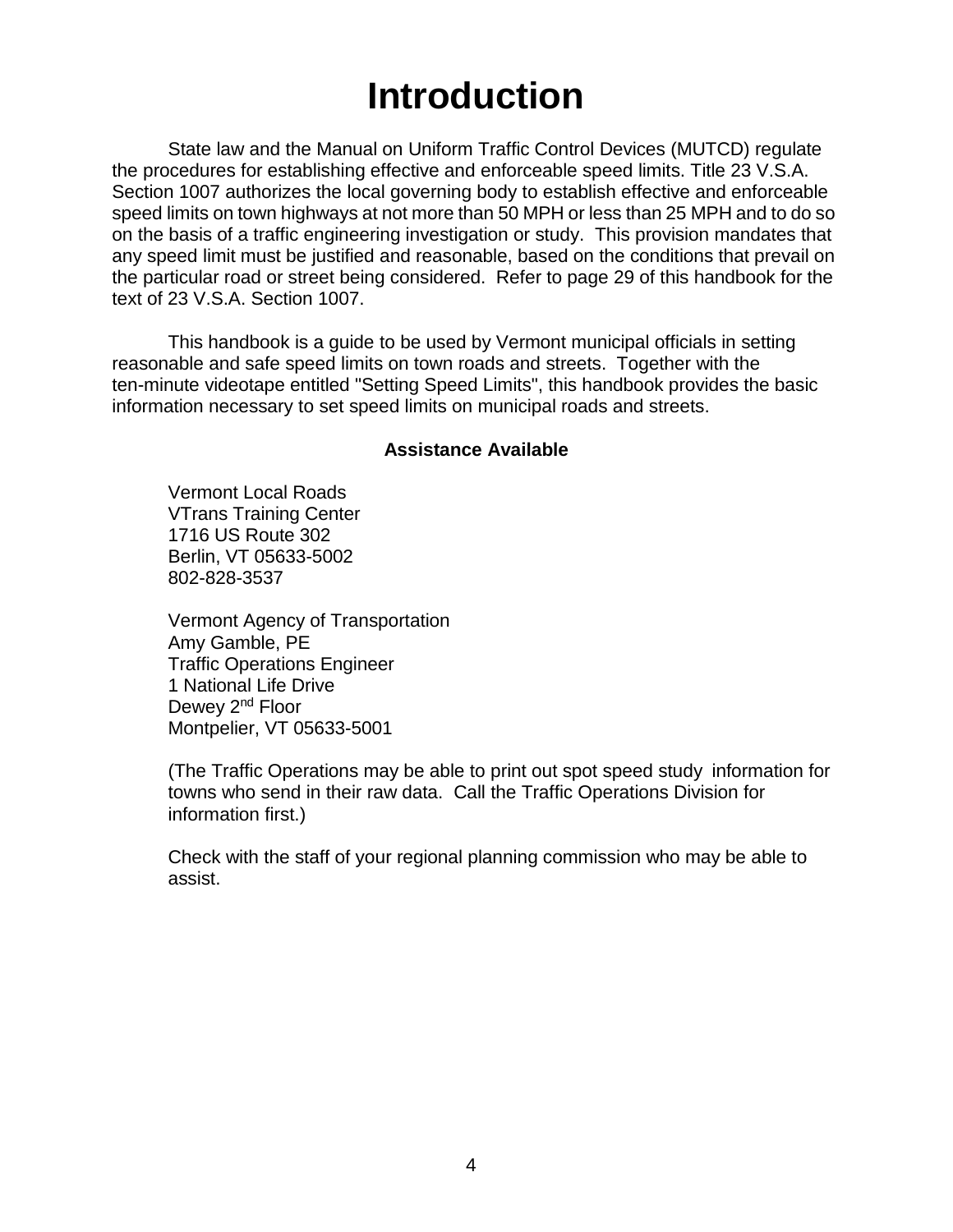## **Principles for Setting Speed Limits**

There are basically two principles for setting speed limits to achieve reasonable and safe speeds.

The first is to protect the public and curb unreasonable behavior. Motorists should have some assurance that the risk of having an accident is low on that particular road or street if the obey the speed limit.

Of course, operators have responsibilities. They should drive at speeds that are reasonable and proper for the prevailing conditions such as snow and ice, fog, darkness, heavy traffic, and so on. Speed limits tell the motorist what the maximum speed is. Drivers should use common sense and drive according to the prevailing conditions and surroundings. They also must heed other traffic control devices such as black/yellow warning signs, pavement markings, flashing beacons, and so on.

Second, to effectively enforce a law, the public must believe that the law is reasonable. Local officials should not set a uniform speed limit for all roads and streets, nor should they succumb to pressure by residents to lower speed limits. The random installation of signs and speed limits can be detriment to safety by breeding disrespect for all speed limits. The majority of motorists will drive at a speed that they perceive to be safe. In the absence of a study identifying that speed limit, setting a speed limit too low merely punishes motorists who otherwise obey the law. Studies indicate that the measured average speed that most drivers perceive safe is at or very close to the speed limit established by a traffic engineering study.

Gravel roads are particularly difficult to assess. They typically do not exhibit the same characteristics as paved roads. Most are more narrow, have more horizontal and vertical curves and are not as heavily traveled as paved roads. One school of thought is not to set a speed limit at all due to the difficulty in assigning a uniform speed limit. Residents often oppose this concept. Each situation should be thoroughly investigated and scrutinized before assigning a speed limit.

Conducting a traffic engineering study provides information for basing judgments on facts and not on guesses or political pressure.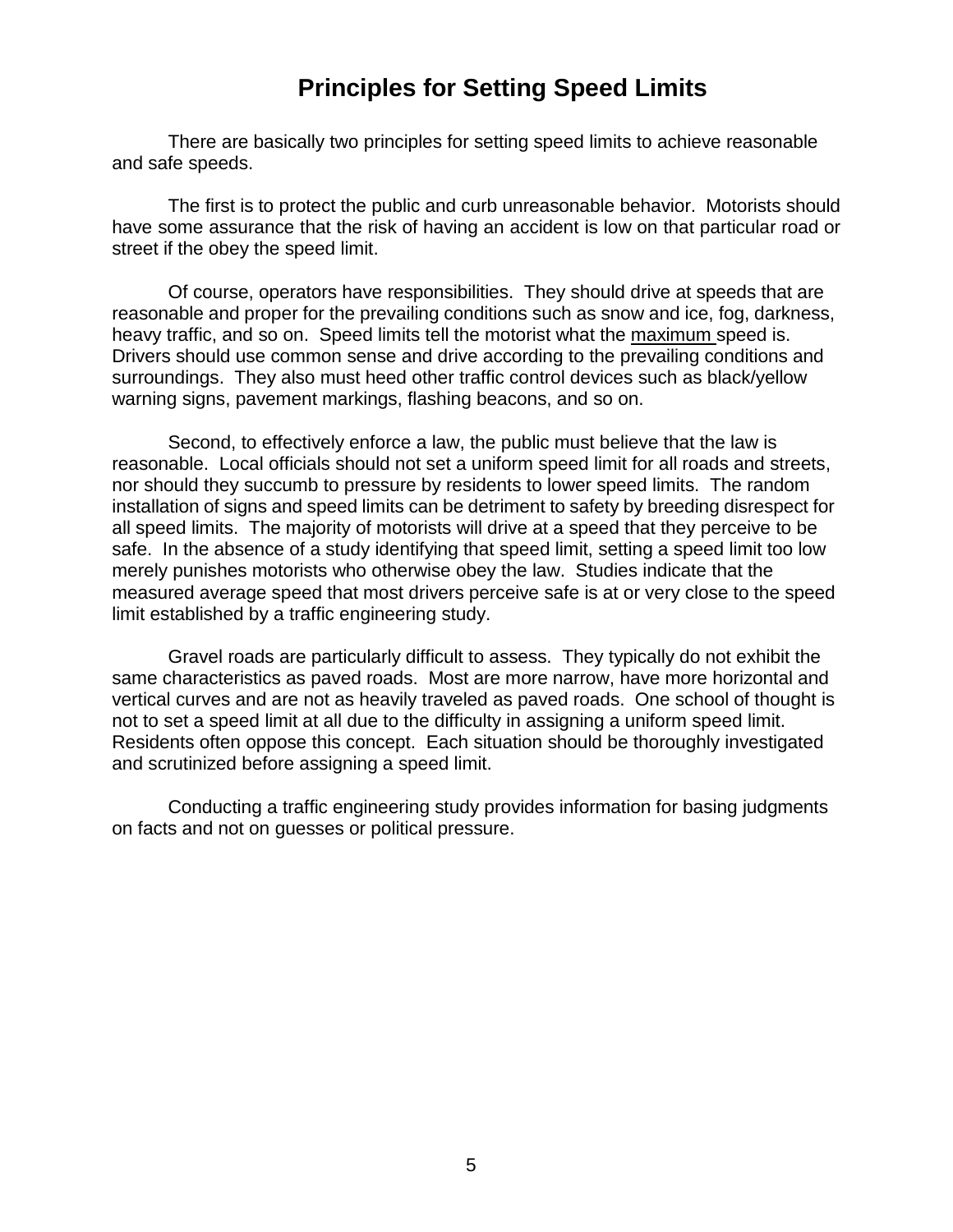## **Recommended Practice**

A traffic engineering study allows you to carefully consider the characteristics of each road, its surrounding features, and other factors. You then have the information you need to make a reasonable judgment in assigning a speed limit that is "reasonable and safe."

Conducting a traffic engineering study does not mean you have to be an engineer. But you do have to investigate the conditions. The following criteria comprise the minimum requirements for a traffic engineering study.

Only three forms are necessary. All can be copied. Use the "Traffic Engineering Report" on page 22 for items one through six. Use the "Spot Speed Study Field Data Sheet" on page 24 and the "Spot Speed Study Summary" on page 26 for item 2, monitoring vehicle speeds.

**1.** Consider the road itself, such as the characteristics of the travel surface, the condition of the shoulder, the road's alignment and sight distance, the width of the road and shoulders and the number of lanes.

Determine the presence of passing zones.

Determine the maximum grade and the degree of critical curves. Steep roads and sharp curves usually require slower speeds.

Consider what motorists might do if you lowered the speed limit because of the presence of a hazard. Would this create a situation where motorists would risk passing slow moving vehicles, for example, thus creating greater danger?

As you travel the road, look for these and other characteristics and record the information on the "Traffic Engineering Report" form.

**2.** Monitor the speed at which vehicles are traveling. Do this by performing a spot speed study and recording the speeds on the "Spot Speed Study Field Data Sheet." This consists of monitoring a minimum of 100 vehicles and identifying that speed under which most (85%) vehicles are traveling. (Surveying exactly 100 vehicles makes it easier to calculate percentages.) Experience has shown that a posted speed limit near this value is safe and reasonable.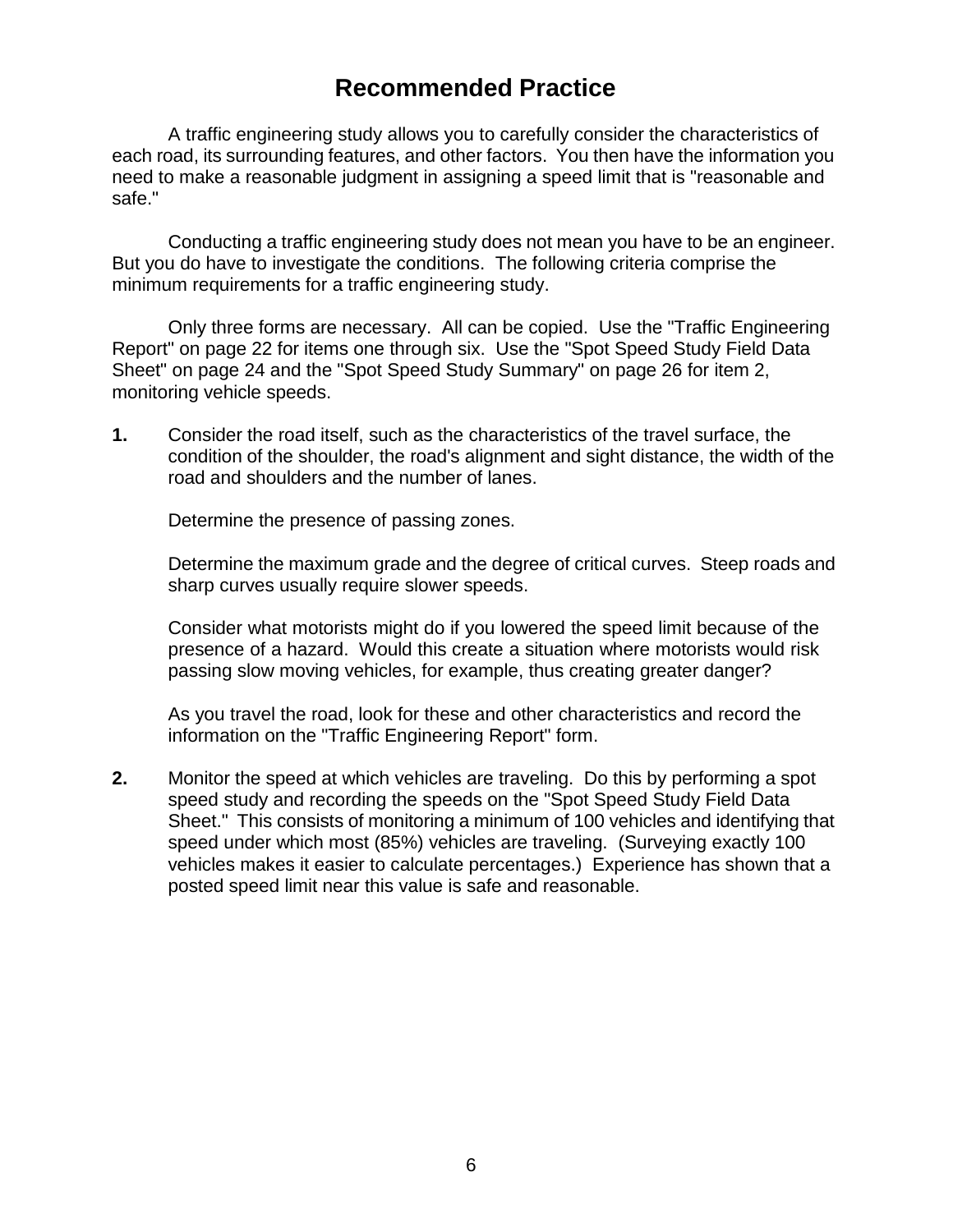On low volume roads, instead of gathering a sample of 100 vehicles, you might use several time runs and estimate the speed. In fact, the Vermont Agency of Transportation suggests that obtaining the  $85<sup>th</sup>$  percentile speed on low volume roads may not be practical. It may require too much time to obtain a significant sample.

Another method is to determine the pace speed to obtain the  $85<sup>th</sup>$  percentile speed. It is the ten mile-per-hour band of travel speeds containing the largest number of observed vehicles. See the explanation on page 25.

- **3.** Look for roadside development and culture. Is it a densely residential area? A commercial area with many driveways entering the highway? A school zone? A trailer park? Or is it rural farmland? Considering the type and the density of development along the road will help you to decide what is a reasonable and safe speed for those conditions. Record the information on the form.
- **4.** Determine the safe speed for curves or other hazardous locations within the zone, such as intersections.

You can determine the advisory speed for a curve by driving the section in a conventional automobile. Make several passes along the centerline of the travel lane at constant speeds, increasing the speed by 5 mph on each pass. Select the speed that allows you to negotiate the curve safely and comfortably, without excessive braking or feeling a concern for safety. If you find you are leaning in the seat while negotiating a curve, it is an indication you are going too fast.

The Vermont Agency of Transportation sometimes uses a ball bank indicator, also known as a slope meter, to determine the advisory speed of a curve. They cost about \$200.

|              |                                                |                                                                | PRELIMINARY                                                     |                                |  |  |
|--------------|------------------------------------------------|----------------------------------------------------------------|-----------------------------------------------------------------|--------------------------------|--|--|
| Design speed | Minimum Length of<br>Zone Equals or<br>Exceeds | Average Distance Between<br>Intersections Equals or<br>Exceeds | Number of Roadside ESTIMATE OF<br>Businesses does not<br>Exceed | <b>MAXIMUM</b><br><b>SPEED</b> |  |  |
| (mph)        | (miles)                                        | (feet)                                                         | (per mile)                                                      | (mph)                          |  |  |
| 20           | 0.2                                            | no min                                                         | no max                                                          | 20                             |  |  |
| 30           | 0.2                                            | no min                                                         | no max                                                          | 30                             |  |  |
| 40           | 0.3                                            | 125                                                            | 8                                                               | 40                             |  |  |
| 50           | 0.5                                            | 250                                                            | 6                                                               | 50                             |  |  |
| 60           | 0.5                                            | 500                                                            | 4                                                               | 60                             |  |  |
| 70           | 0.5                                            | 1000                                                           |                                                                 | 70                             |  |  |

Use the following chart to determine the maximum safe speed for approaching an intersection based on stopping sight distance.

Use a black on yellow advisory speed plate placed below the warning sign to indicate the safe speed. The advisory speed plate cannot be the same or higher than the posted speed limit.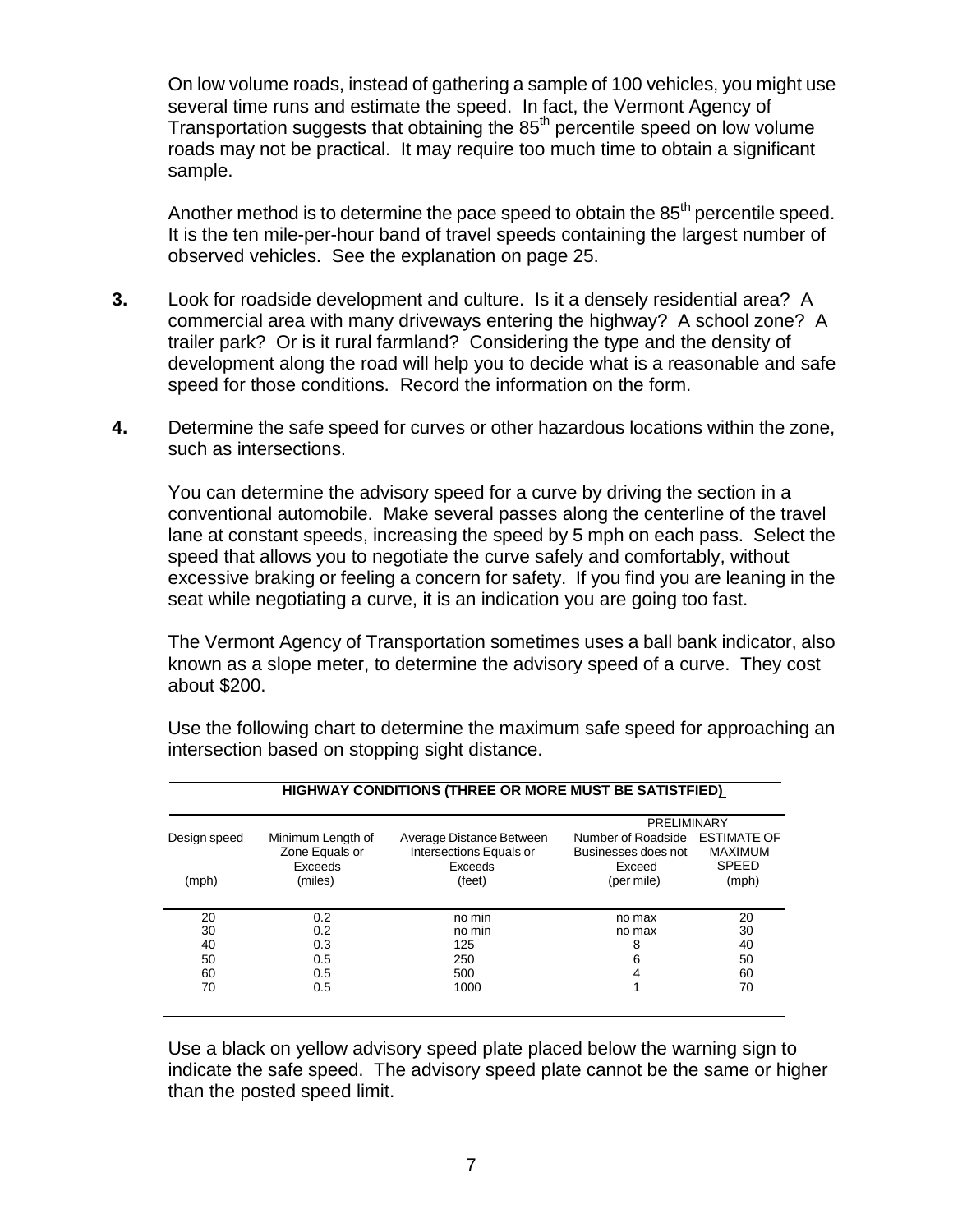**5.** Record the parking practices and pedestrian activity in the area. Record whether parking is on the roadway or off street. Is parking controlled by signs or markings or meters?

Make a note about pedestrian activities. Higher pedestrian activity may require a lower speed.

**6.** Record the reported accident experience for a recent twelve month period. High accident experience may indicate a need to moderate the speed limit. Consider, however, that accidents are caused by other contributing factors such as turning movements, intersections, DWI, ice and snow, and the like.

On the "Traffic Engineering Report" form, note any other features that may influence traffic movement.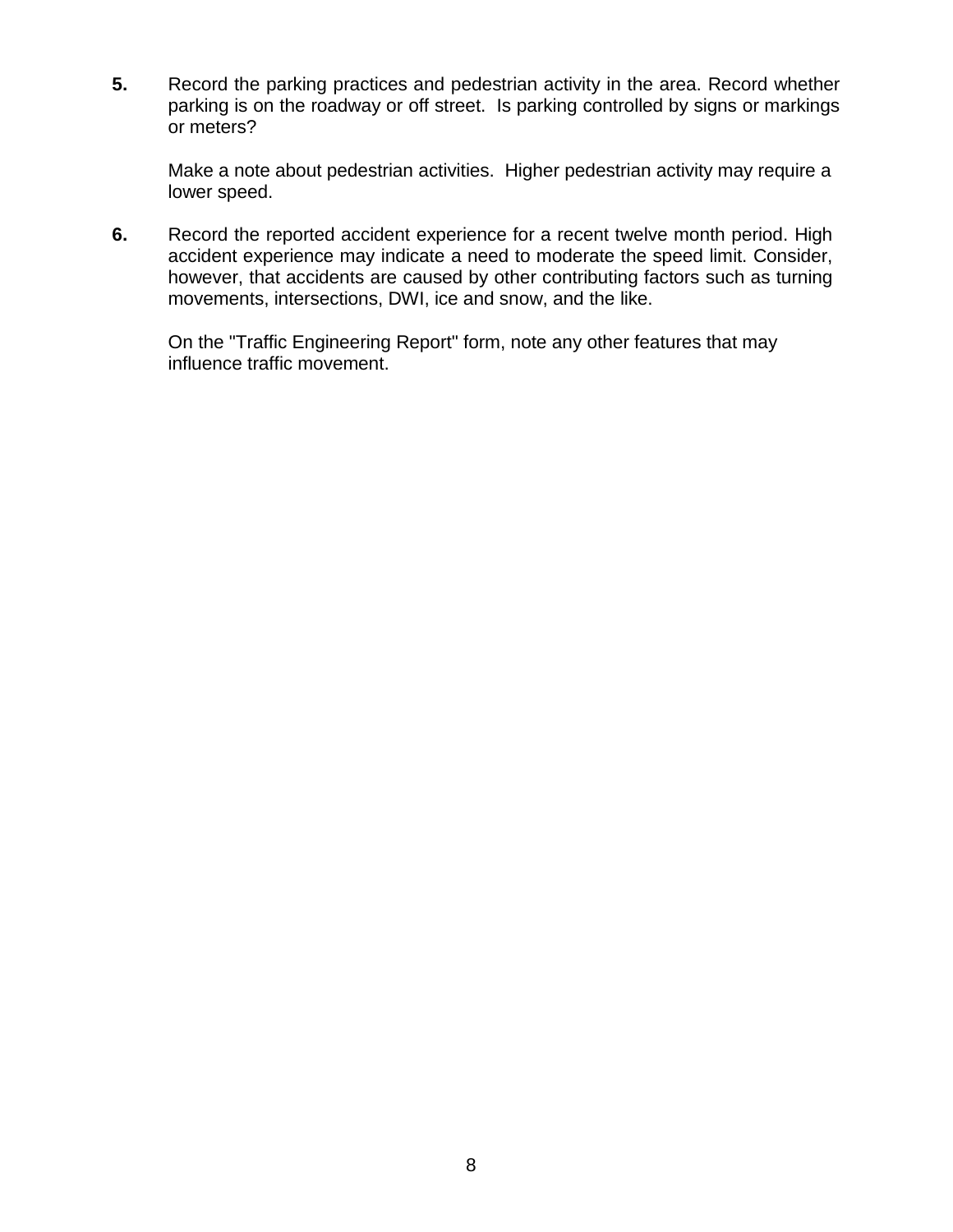### **Determining the Speed**

With the data you have collected, you can determine a proper speed for the road under consideration. A reasonable and safe speed will give a driver time to react and stop or slow down sufficiently to avoid potential conflicts while driving at a comfortable speed. You can test for the proper speed by driving the road section at constant speeds, increasing the speed by 5 mph on each pass. This is similar to testing for safe speeds on low volume roads.

Towns sometimes tend to set speed limits too low. This merely creates more speeders, since the majority of motorists drive at speeds they perceive to be safe. Speeds set too love can also create more, and sometimes dangerous, passing. Many people will strictly obey the speed limit regardless of whether is is too slow for the majority of drivers.

Generally speaking, the Vermont Agency of Transportation's Traffic and Safety Division does not recommend setting speed limits on Class 3 gravel roads. Most people tend to drive on gravel roads at speeds slower than what towns might set them.

The traffic engineering survey is a reasonable method for helping you make an informed decision about the proper speed for a particular road. No one of the criteria by itself determines "reasonable and safe". To make an informed decision, consider all the criteria.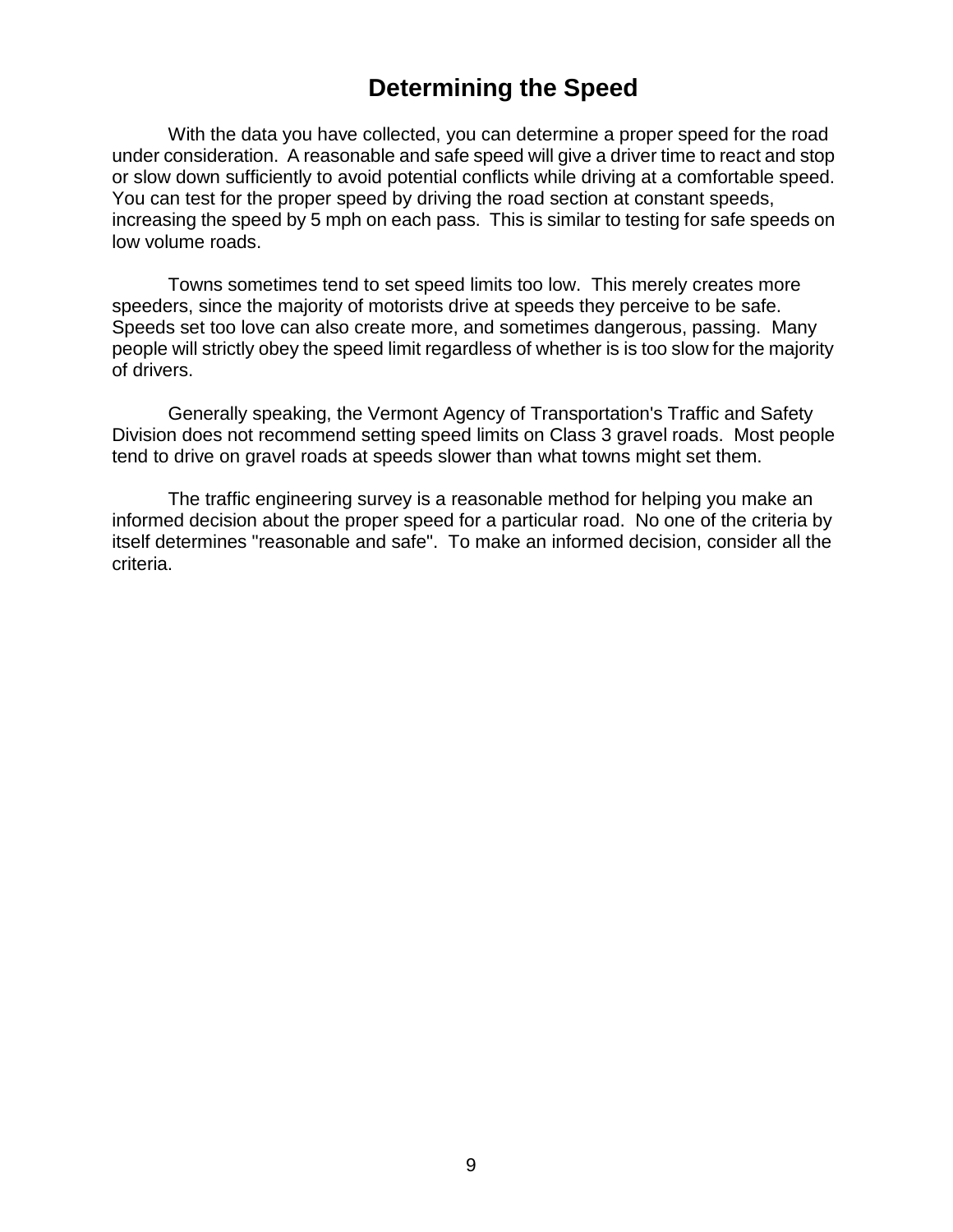## **Adopting a Traffic Ordinance**

Once you have decided the speed limits for your streets and highways, the next step is to adopt an ordinance, making speed limits official municipal policy.

A traffic ordinance establishes speed limits and other traffic regulations (STOP, YIELD, parking, etc.) as municipal policy. (Refer to 23 V.S.A. Sections 1007 and 1008, and 24 V.S.A. Section 2291(4).) The ordinance makes the speed limits and other traffic regulations a matter of local law and therefore enforceable. A traffic ordinance can be passed by the local governing body unless petitioned by at least 5% of the people, in which case a vote of the townspeople is also required.

Provisions for passing an ordinance are in Title 24 V.S.A., Section 1972. Follow them carefully. People who challenge speed limits in court often question the procedures the town followed, especially whether the town conducted a traffic engineering study and whether the town followed all the steps in adopting the ordinance.

The traffic ordinance should describe the speed zone accurately. This can be done by referring to a town map, stating a distance from the beginning point to an identifiable point such as an intersection or town line, as well as the direction and distance to the end of the zone. Several speed zones of the same or of different limits may be included in one ordinance. Amendments to the ordinance can be made as the needs arise. Make sure to record the completed traffic study forms and the ordinance in the permanent town records. However, the lack of evidence of a traffic engineering study will not invalidate a local speed limit ordinance as adopted or amended under V.S.A. Title 23 Motor Vehicles 1007 Local Speed Limits, after 5 years following the day on which the speed limit ordinance took effect.

The following model suggests what might be contained in a municipal traffic ordinance. A town should produce an ordinance that reflects its own unique conditions.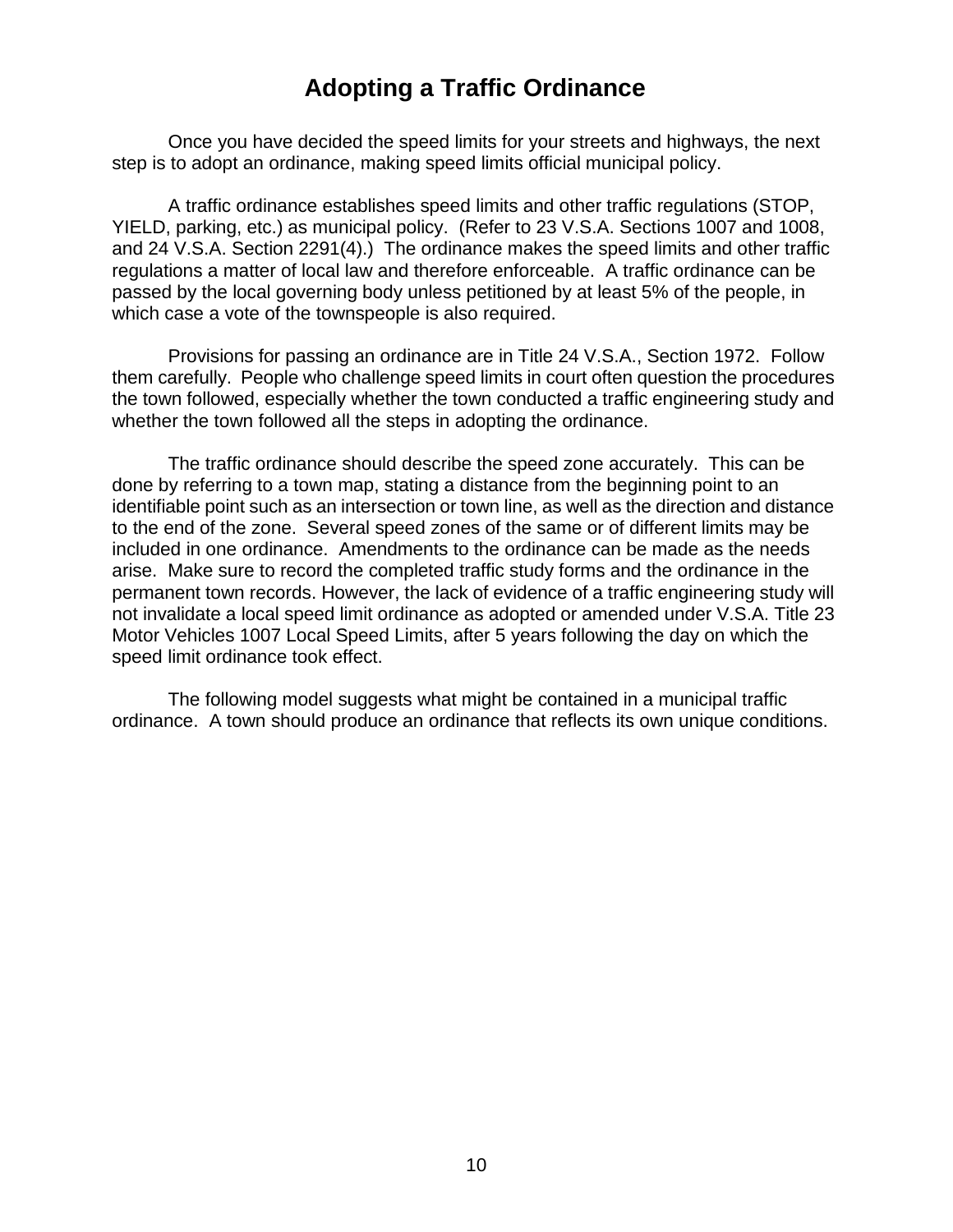## **A Model Traffic Ordinance**

#### **TRAFFIC ORDINANCE**

Town of **contain the contact of the contact of the contact of vermont** 

Pursuant to the provisions of Title 23, Vermont Statutes Annotated, Section 1007 and 1008, and Title 24, Vermont Statutes Annotated Sections 1971 and 2291(1)(4) and (5), and such other general enactments as my be material hereto, it is hereby ordained by the Board of Selectmen of the Town of \_\_\_\_\_\_\_\_\_\_\_\_\_\_\_\_\_\_that the following Traffic Ordinance is adopted for the Town of \_\_\_\_\_\_\_\_\_\_\_\_\_\_\_, Vermont.

#### **ARTICLE I DEFINITIONS**

The definitions of Title 23, Vermont Statutes Annotated, Section 4 are incorporated by reference.

#### **ARTILCE II SCOPE**

The ordinance establishes special traffic regulations on public highways within the Town of , Vermont.

#### **ARTICLE III TRAFFIC CONTROL DEVICES**

- **Section 1.** It shall be unlawful for any person to disobey the direction of a traffic control device except in response to the direction of a low enforcement officer.
- **Section 2.** It shall be unlawful for any person to intentionally remove, injure, obstruct, deface, alter or tamper with any traffic control device.
- **Section 3.** It shall be unlawful for any person to install any sign or device which may resemble or be mistaken for an official traffic control device, without prior approval of the Town of **constant of Selectmen**.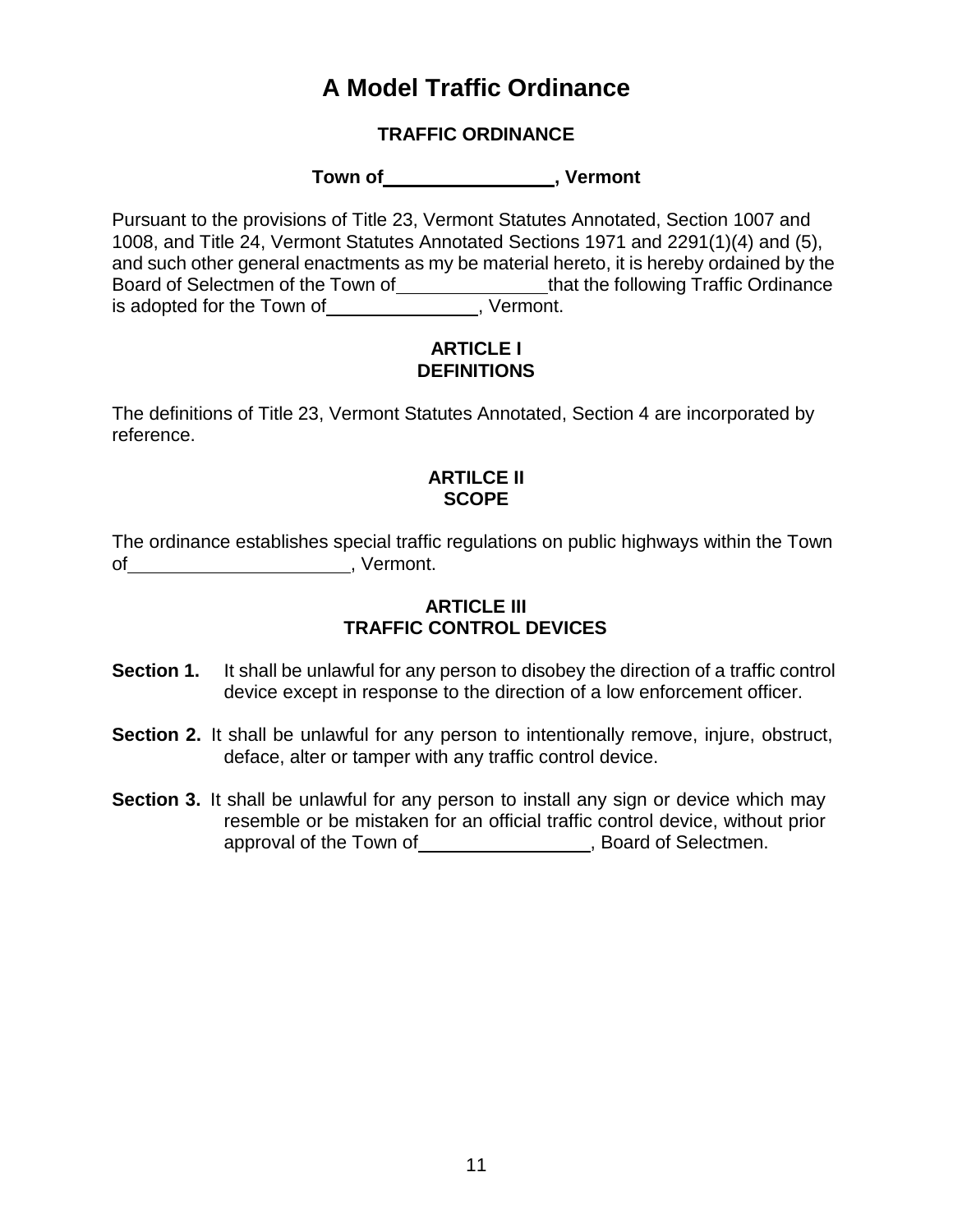#### **ARTICLE IV SPEED REGULATIONS**

On the basis of engineering and traffic studies, the following speed limits are hereby established.

- T.H. #1 A maximum speed of 25 m.p.h. from the intersection of VT. Route easterly to the intersection of T.H. #2, then a maximum speed of 40 m.p.h. from the intersection of T.H. #3 easterly and southerly to the Town Line.
- T.H.#2 A maximum speed of 35 m.p.h. from the intersection of VT. Route to the Town Line.
- T.H.#3 A maximum speed of 35 m.p.h. from the intersection of T.H.#1 to the Town Line.
- T.H.#4 A maximum speed of 35 m.p.h. for the entire length.
- T.H.#6 A maximum speed of 35 m.p.h. from the intersection of VT. Route to the Town Line.
- T.H.#7 A maximum speed of 30 m.p.h. from the intersection of VT. Route to the Town Line.
- T.H.#8 A maximum speed of 30 m.p.h. for the entire length.
- T.H.#16 A maximum speed of 35 m.p.h. from the intersection of T.H.#20.
- T.H.#26 A maximum speed of 30 m.p.h. for its entire length.
- T.H.#31 A maximum speed of 25 m.p.h. from the intersection of Vt. Route extending easterly a distance of 0.83 miles east of Vt. Route  $\qquad \qquad$ , to intersection of T.H. #1

The above speed limits shall be posted in accordance with the standards set forth in the Manual of Uniform Traffic Control Devices and shall be in effect when so posted.

#### **ARTICLE V STOP AND YIELD INTERSECTIONS**

- **Section 1.** The following intersections shall be designated is stop intersections and shall be so signed: T.H. #4 entering T.H. #3 T.H. #16 entering T.H. #3 T.H. #18 entering T.H. #3 T.H. #24 entering T.H. #3
- **Section 2.** The following intersections shall be designated as "YIELD" intersections and shall be so signed: T.H. #3 entering T.H. #1

T.H. #4 entering T.H. #1 T.H. #28 entering T.H. #4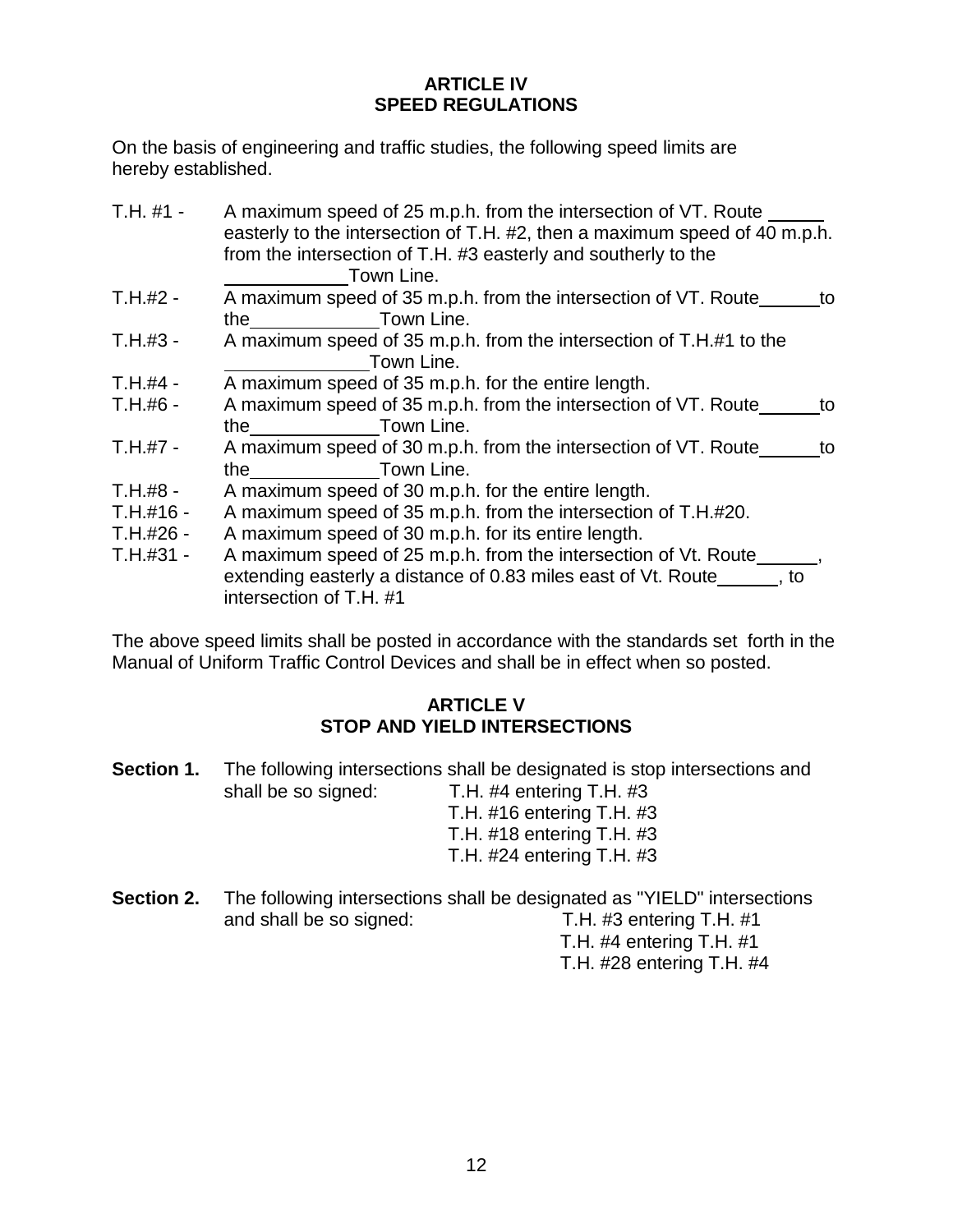#### **ARTICLE VI PARKING REGULATIONS**

- **Section 1.** It shall be unlawful to park at any time on either side of T.H. #1 from the intersection of Vt. Route\_\_\_\_\_easterly for a distance of forty-five (45) feet.
- **Section 2.** It shall be unlawful to park on the south side of T.H. #1 from a point two hundred fifteen (215) feet east of Vt. Route easterly to the covered bridge.
- **Section 3.** It shall be unlawful to park at any time on T.H. #24 between the intersection of Vt. Route and the town line. of Vt. Route and the
- **Section 4.** It shall be unlawful to park on T.H. #1 between the intersections of Vt. Route and the covered bridge, and within any municipal parking lot between the hours of 12:00 P.M. and 7:00 A.M. from November 15<sup>th</sup> to April  $30<sup>th</sup>$ .
- **Section 5.** Any vehicle parked in violation of the provisions of this Article may be summarily removed at the owner's expense, by order of any law enforcement officer, road commissioner, or selectman.
- **Section 6.** If the owner of a vehicle summarily removed under section 5 hereof does not claim such vehicle and pay all towing and storage expenses within thirty (30) days of the date of such removal, the title to such vehicle shall escheat to the Town and the vehicle may be sold or otherwise disposed of in accordance with Title 27, Vermont Statutes Annotated, Section 11.
- **Section 7.** Nothing in this Article shall be construed to make unlawful vehicular stops in obedience to the direction of a law enforcement officer or for causes beyond the control of the operator.

#### **ARTICLE VII DESIGNATED ONE-WAY STREETS**

The following street or portion of said street is hereby designated as a one-way street and the direction of travel shall be as follows.

Street: Legal direction of travel, from intersection of Street and Vermont State Highway Route No. \_\_\_\_\_\_\_\_shall be south to the intersection of **Street and Street.** 

Road: Legal direction of travel, from intersection of Road with **Road, shall be west to the intersection of** Road with Road.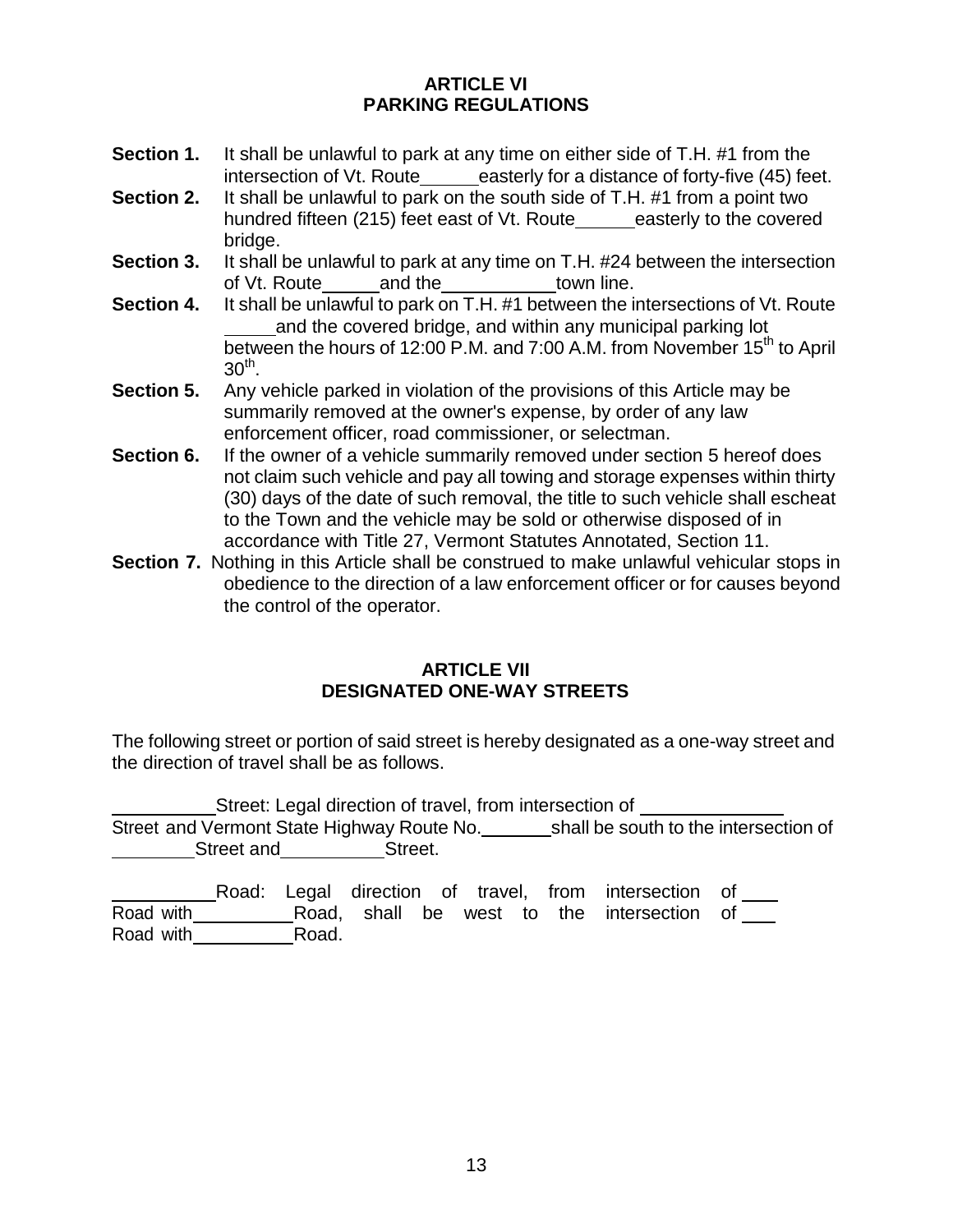#### **ARTICLE VIII LOADED VEHICLES**

No vehicle shall be driven or moved on any street unless such vehicle is so constructed or loaded so as to prevent its contents from dropping, sitting, leaking of otherwise escaping there from.

#### **ARTICLE IX GENERAL PROVISIONS**

#### **Section 1. Separate Offenses:**

Each violation of a provision of this ordinance shall be deemed a separate offense.

#### **Section 2. Penalties:**

The provisions of this ordinance shall be cumulative to the fullest extent permitted by law with respect to all other statutes or ordinances now or hereafter adopted regardless of their order of passage or enactment.

#### **Section 3. Severability:**

The provisions of this ordinance are declared to be severable and it any provisions hereof be adjudged invalid such judgment shall not affect the validity of any other provisions.

#### **Section 4. Designation:**

This ordinance may be referred to as the Traffic Ordinance and in a prosecution hereunder a copy of such ordinance, certified by the Town Clerk shall be prima facie evidence thereof. An allegation that the act constituting the offense charged is contrary to a specified provision of this ordinance shall be a sufficient reference hereto.

#### **Section 5. Repeal of Prior Ordinances:**

Any other ordinance or traffic regulation heretofore adopted by the Town of is hereby repealed.

#### **Section 6. Publication and Posting:**

This ordinance shall be published in the \_\_\_\_\_\_\_\_\_\_\_\_\_on\_\_\_\_\_\_\_\_\_, 20\_\_\_and shall be filled with the\_\_\_\_\_\_\_\_\_\_\_\_\_\_Town Clerk on\_\_\_\_\_\_\_\_, 20 \_.

Adopted by the Board of Selectmen, Town of at its meeting held on the  $\frac{1}{2}$  day of  $\frac{1}{2}$ , 20  $\frac{1}{2}$ .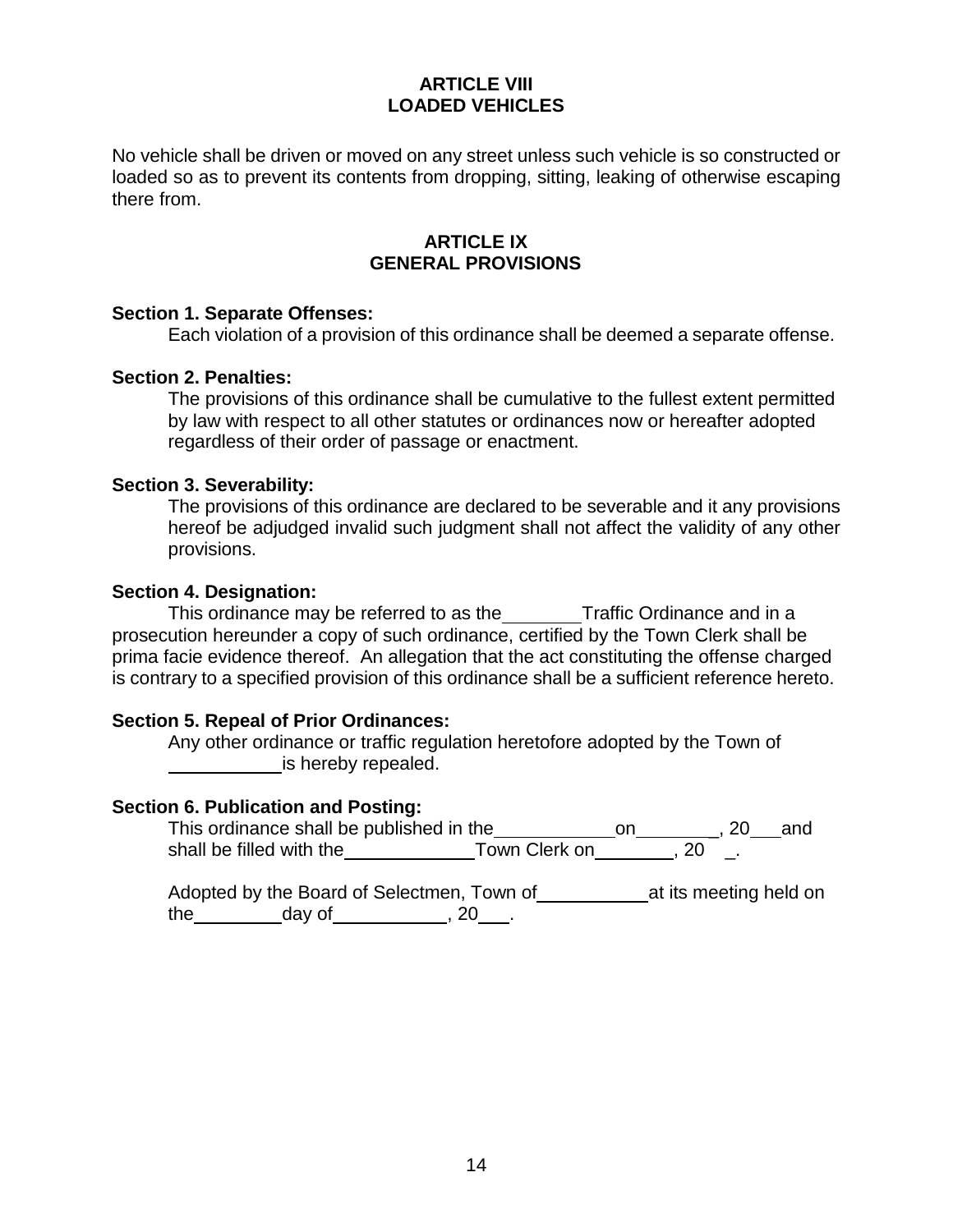## **QUESTIONS OFTEN ASKED ABOUT LOCAL SPEED LIMITS**

#### **Q. Should the local ordinance be approved by the State Traffic Committee?**

A. No. Title 23 V.S.A., Section 1007, provides an avenue of appeal if there is dissension over the adoption process.

#### **Q. Can a single speed limit, for example 35 MPH, be established for all the roads in town and posted at each highway entering the town?**

A. It is doubtful that an engineering and traffic study would indicate that any one speed limit would be proper for all highways in a town. Signing only at the town line does not fulfill the mandate of the law for posting speed limits.

#### **Q. What is wrong with installing a few signs where they are needed for whatever good they can do without enforcement?**

A. This does not conform to the law and it will breed disrespect for all speed limits. An enforcement officer who cites someone on the assumption that a speed zone is valid will be embarrassed when trying to prove the case in court. The officer will be reluctant to enforce local regulations further.

#### **Q. When is a traffic engineering study required?**

A. To lower or raise existing speed limits. A study is not required to initially establish a 50-mph zone.

#### **Q. Do we have to hire a professional engineer to do the study?**

A. No. Anyone can gather the information needed.

#### **Q. What if the selectmen receive a petition from a significant number of residents demanding a speed limit in a certain area?**

A. The law states that the speed limit must be based on an engineering and traffic study. A petition may result in a survey, but the decision to establish a speed limit must be based on the results of the study, not the opinion of the petitioners.

#### **Q. Should the speed limit be set 5 or 10 mph below what the investigation indicates to make up for the tolerance allowed by enforcement officers?**

A. No. The statutes do not provide for a tolerance. A speed limit set too low is not realistic and will not command the respect of motorists.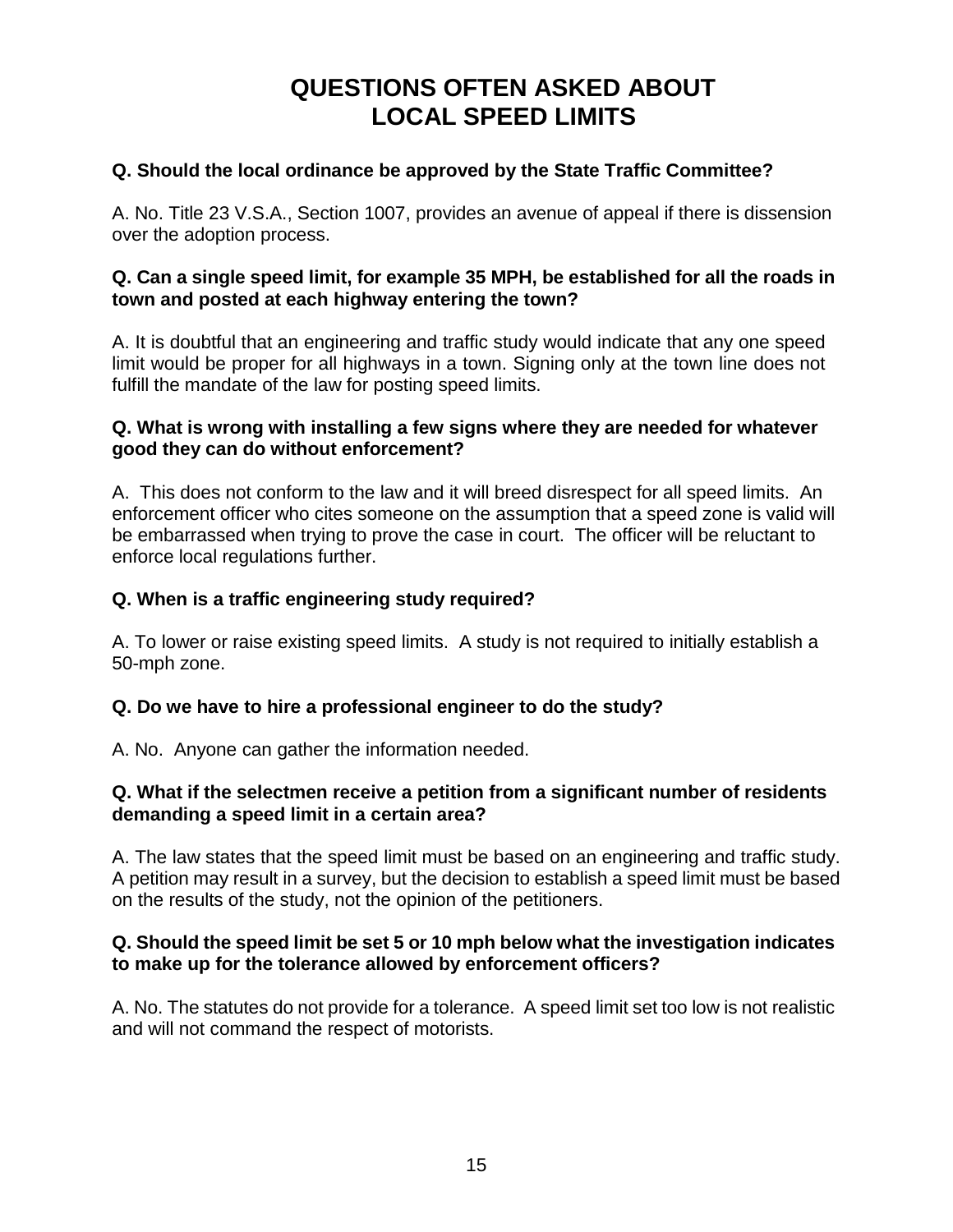#### **Q. Should towns install speed limit signs on all of their town highways?**

A. Probably not since the minimum/maximum speed limits are 25 mph and 50 mph respectively. A speed limit of 25 mph might be too high for most class 4 town highways and some class 3 town highways. By the same token, 50 mph signs on gravel town highways would suggest it is safe to drive at that speed when, in fact, it might not be.

#### **Q. Are advance signs such as "Reduced Speed Limit Ahead" signs required on the approach to the speed limit zone?**

A. No. Such signs are not required, but they are recommended where the speed limit is being reduced by more than 10 mph, or where engineering judgment indicates the need for advance notice to comply with the posted speed limit.

#### **Q. Should a speed limit be set at the safe speed for the worst spot in the proposed zone?**

A. No. A spot hazard such as a sharp curve or intersection should be treated with the appropriate warning sign for the particular hazard. The warning sign may or may not include an advisory speed plate. An established speed limit is not a guarantee that the speed can be maintained throughout the zone. It is a speed that will allow the driver time to react to a variety of situations which may occur within the zone.

#### **Q. How does a town go about making a change in speed limits on state highways?**

A. The governing body of the community (Town Administrator, Town Manager, Selectboard, etc.) should write a letter to the Traffic Committee Coordinator, State of Vermont, Roadway, Traffic & Safety, One National Life Drive, Montpelier, VT 05633-5001 requesting a speed limit change indicating the route, the exact location, and citing their reasons for the change. A copy of the letter should be sent to the District Transportation Administrator. Staff of the State's Traffic Committee will conduct a traffic and engineering study of the location and present their findings to the Traffic Committee at an open meeting, in which the Town will be notified and invited, to present their testimony before a ruling is determined.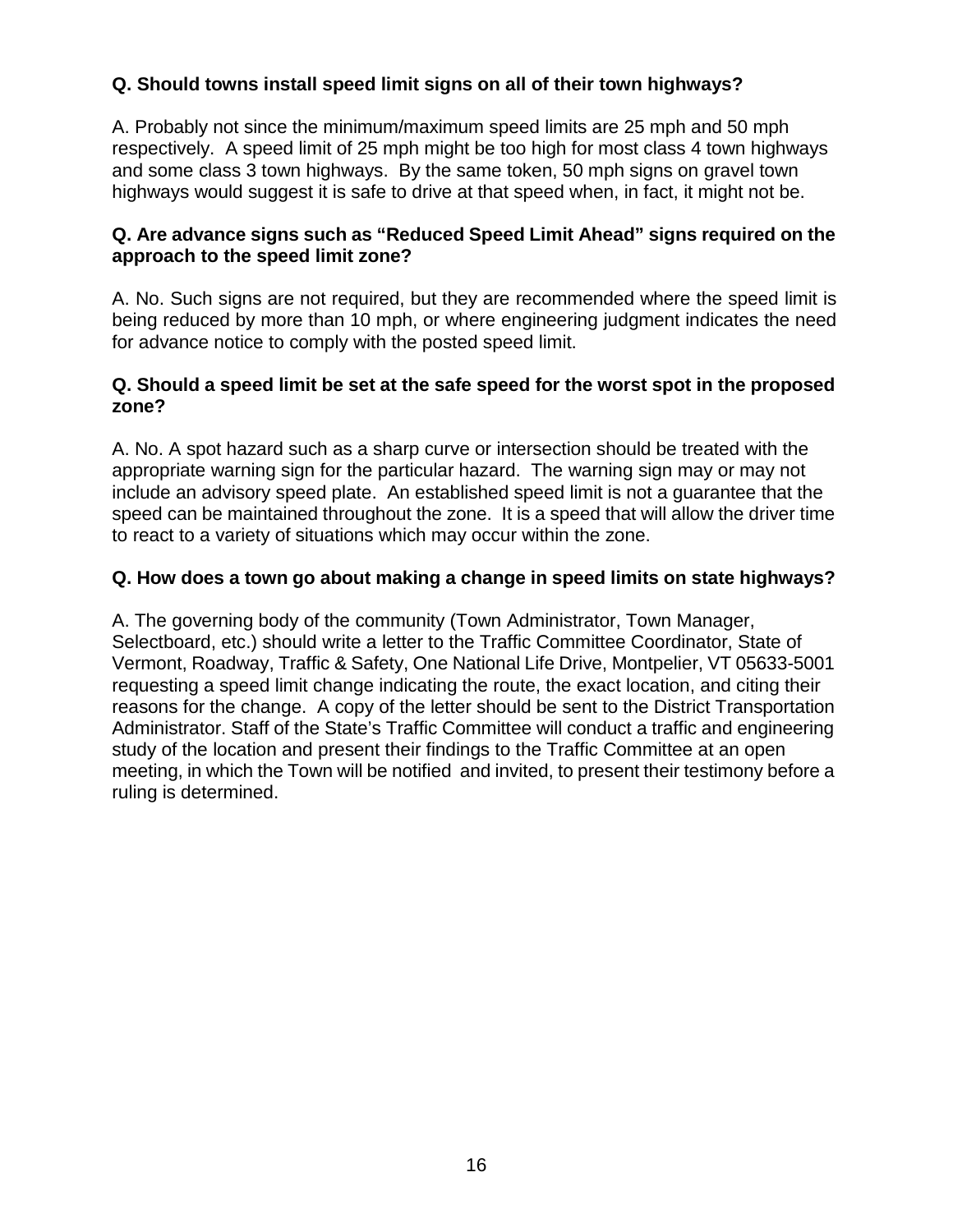## **SIGNS**

#### **1. Postings Signs**

Title 23 V.S.A. Section 1025 adopts the MUTCD as the standard for all traffic control signs, signals, and markings on town highways in Vermont. The MUTCD lists basic requirements for signs, signals and markings to be effective. They must

- fulfill a need
- command attention
- convey a clear, simple meaning
- allow adequate time for a proper response

Basic suggestions for the selection and use of signs are:

- Use approved signs (size, shape, colors, text)
- Try to achieve uniformity among signs (size, message)
- Keep messages simple.
- Place signs in locations where they sill be easily seen; avoid locations just over the brow of a hill or just around a curve
- Use signs only when necessary

#### **2. Categories of Signs**

Regulatory signs inform drivers that specific regulations apply at specific places and times. Speed limit and stop signs are regulatory signs.

Warning signs advise drivers of potentially hazardous locations, maneuvers or activities.

Guide signs give information about routes, directions, destinations, points of interest and services.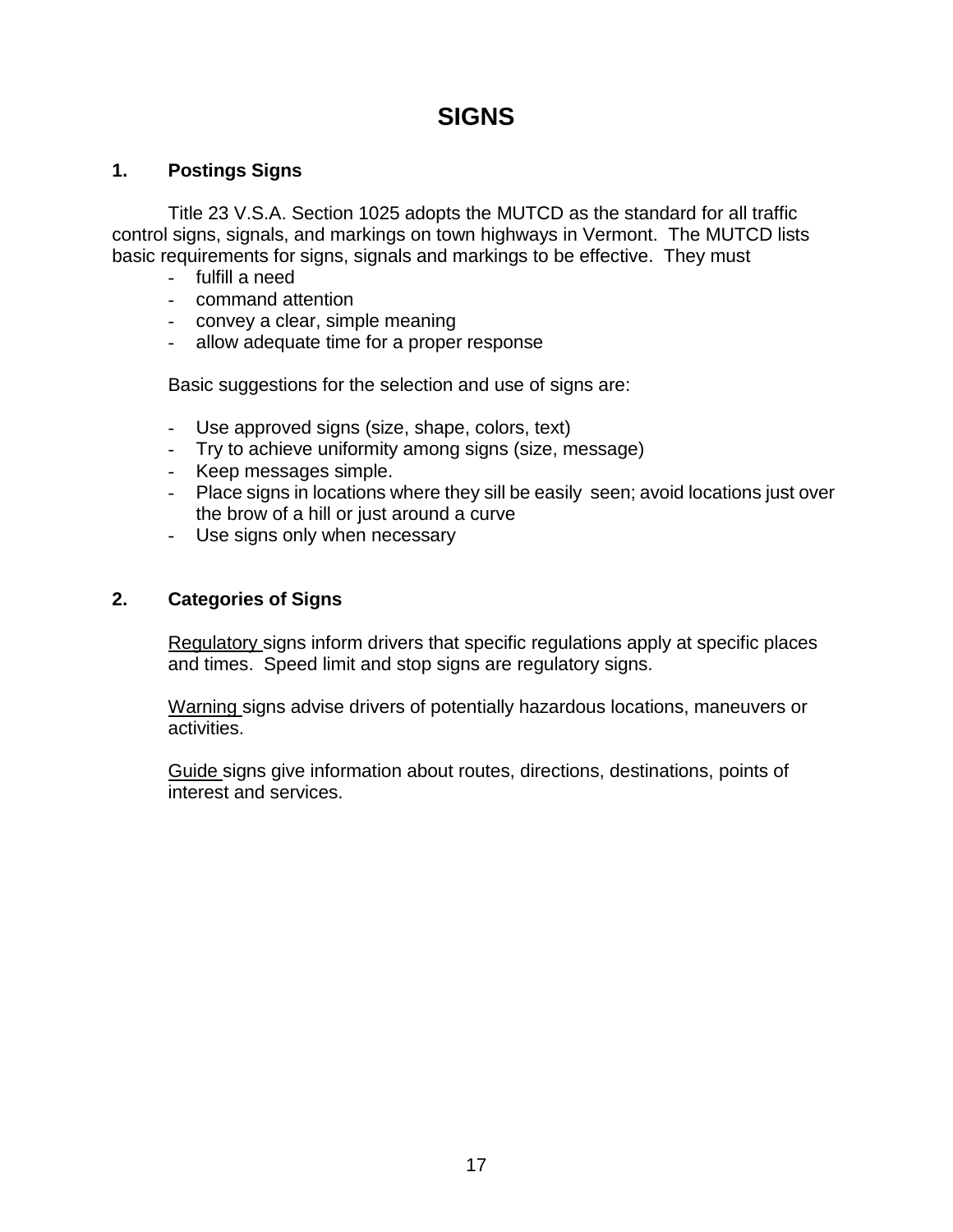#### **3. Size and Spacing of Signs**

The MUTCD has guidelines for the size, shape, color, height, distances, and retro-reflectivity of signs. The standard size and color for a regulatory speed limit sign is 24" wide x 30" high with a black border and legend on a white background. The 24"x 30" size sign shall be used for all conventional highways. On a low-volume road the minimum size 18" wide x 24" high size sign can be used.

Note that a low-volume road shall be defined as follows:

A. A low-volume road shall be a facility lying outside of built-up areas of cities, towns, and communities, and it shall have a traffic volume of less than 400 AADT.

B. A low-volume road shall not be a freeway, an expressway, an interchange ramp, a freeway service road, a road on a designated State highway system, or a residential street in a neighborhood. In terms of highway classification, it shall be a variation of a conventional road or a special purpose road as defined in Section 1A.13 of the 2009 MUTCD.

C. A low-volume road shall be classified as either paved or unpaved.

Basically, the above states that low-volume roads typically include agriculture, recreational, resource management and development, such as, mining and logging and grazing and local rural roads.

The "Reduced Speed Ahead" regulatory sign (R2-5A) have been replaced in the 2009 MUTCD with the "Reduced Speed Limit Ahead" warning sign (W3-5 or W3-5a). If used, the "Reduced Speed Limit Ahead" sign shall be followed by a "Speed Limit" sign (R2-1) installed at the beginning of the zone where the speed limit applies. The speed limit on the "Reduced Speed Limit Ahead" sign shall be identical to the "Speed Limit" sign displayed on the subsequent "Speed Limit" sign. Also a "Speed Limit" sign should be installed following each major intersection in both directions of travel. Intermediate signs should be posted as needed to remind motorist what the speed is in that zone. See page 18 for sign spacing.

There is no set minimum distance between signs within a speed limit zone. Since intermediate signs remind drivers of the speed limit, the distance between them should be determined based on time and roadside distractions. Based on a 1-minute time span, for example, a 25 or 30 mph limit could be signed about every 1/2 mile and a 40 of 45 mph limit could be signed about every 3/4 mile. This assumes that there are no unusual distractions to occupy a driver's attention such as recreation activities, shop windows, other types of signs, panoramic views and the like.

Another rule of thumb could be 0.3 to 0.4 miles for 25 to 30 mph speed zones and 0.5 to 0.8 miles for 35 to 45 mph zones. Signs within a 50 mph zone can be a mile of two apart since State law indicates the speed limit is 50 mph unless otherwise posted.

Do not use speed zones to warn motorists of hazardous conditions. On rural roads, for example, avoid posting speed limits, say from 40 to 30 to 35 to 45 back to 30 and son on. Rather, try to establish one speed limit and use advisory speed plates as needed for curves, hills and other hazardous conditions.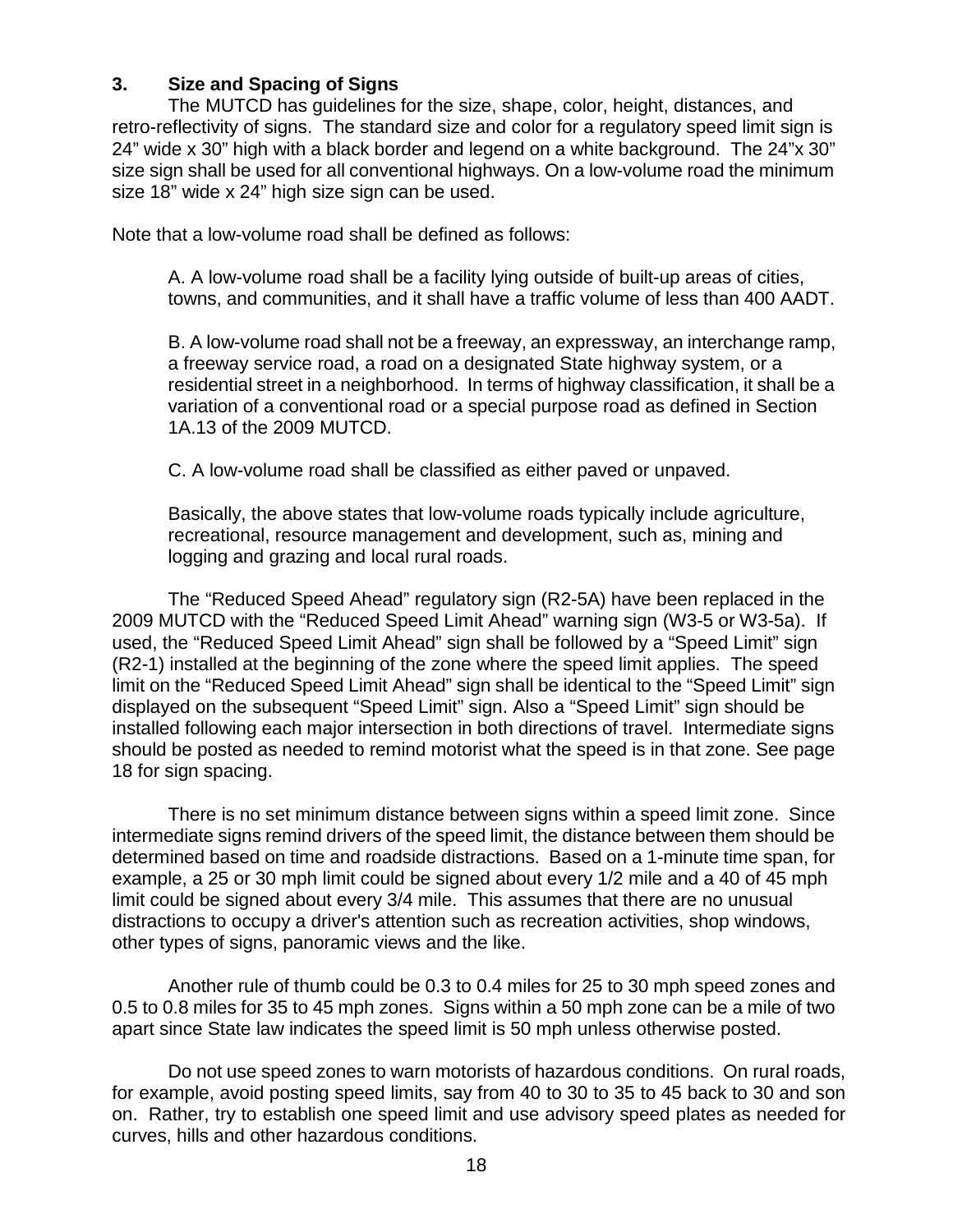#### **4. Inspecting and Maintaining Signs**

Signs must be maintained if they are to be effective and enforceable. Survey road signs for damaged or come up missing at least twice a year, under daytime, nighttime (for reflectivity), and inclement weather conditions. Clean all signs to improve reflectivity. Clear away brush, limbs or grass which may obstruct signs. Straighten leaning posts. Missing STOP signs should be considered an emergency and replaced immediately.

Keep a detailed inventory for every traffic sign. This information may be necessary for legal purposes and for planning replacement of signs. A good record system will list the sign type, date of installation, type of support, and maintenance or replacement activities. It is a good practice to mark the date on the back of each sign panel when it is put in place.

If you prefer a hand written method, this one comes from Thomas Szebenyi at the Cornell Local Roads Program.

#### **Create a file of 4 X 6 cards and lay each card out as follows:**

Date: (Today) Road: (Name) Direction of Travel: Starting point: (In miles or kilometers) Location: (from reference starting point) MUTCD sign code: (This is essential when ordering signs.) Text on sign: Size: (width x height, and cost) Placement: (left, right, center, overhead) Pointing which direction: (forward, reverse) Support type and cost: (steel channel, pipe, etc.) Date installed:

#### **On the back of each card, you can then record:**

Inspection date: Condition of sign: Defects: Date of work order: Work order purpose: Date work completed: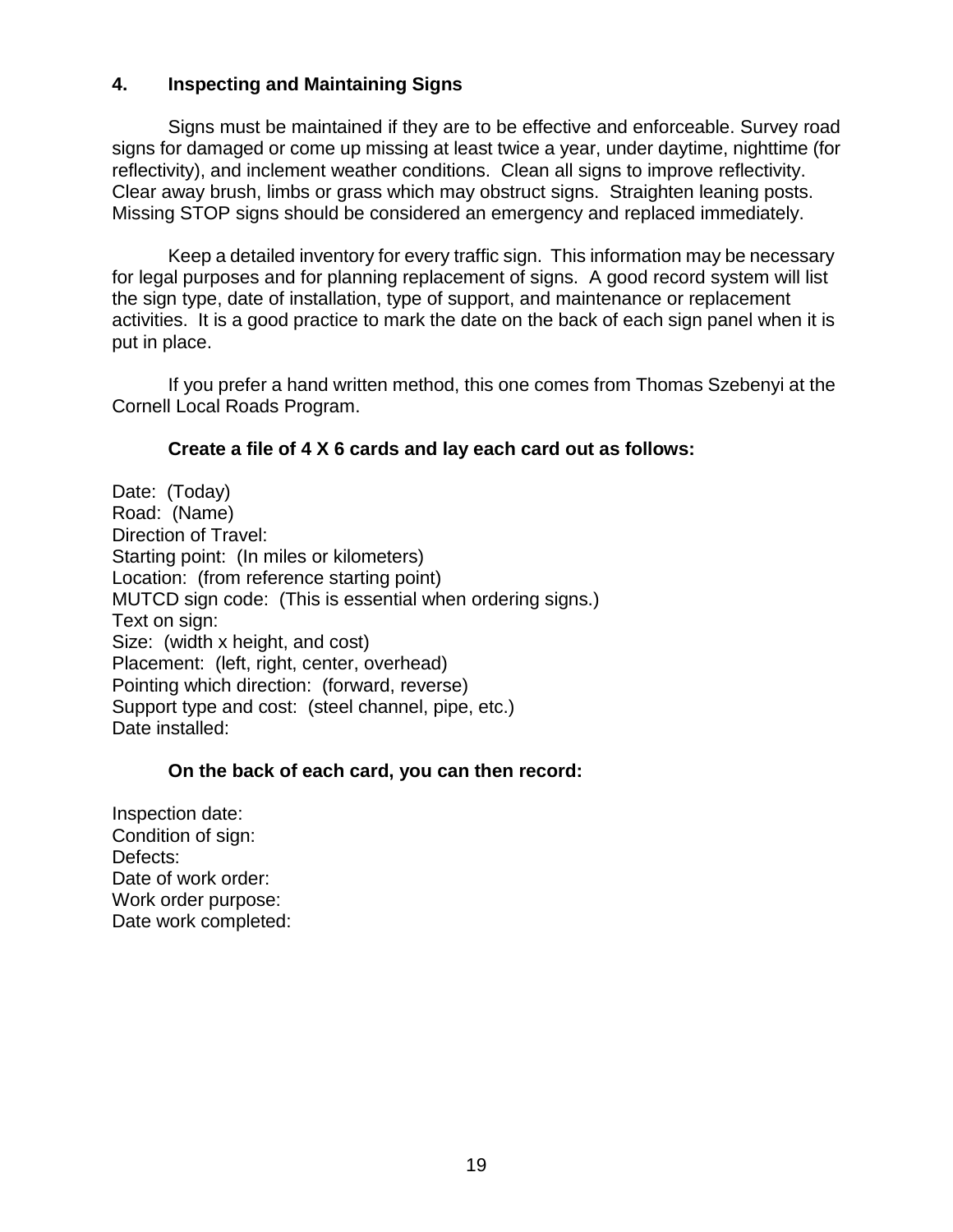## **Enforcement**

A speed limit will only be as effective as the enforcement it receives. To be enforceable, a speed limit must conform to both the state statutes and the MUTCD. Enforcement officers need the backing of a traffic ordinance based on an engineering and traffic study.

Enforcement of speed limits is sometimes necessary for maintaining conformance by motorists. Irrational drivers cannot be controlled except by enforcement. Never establish speed limits artificially low to slow irrational drivers. It doesn't work. If speed limits are set too low for a particular road or street, even responsible drivers will usually exceed the limit. Enforcement then becomes unnecessarily time consuming and a drain on resources.

Also consider that local drivers tend to be the frequent violators because they claim to know the road "by heart". This should not give them license to exceed the speed limits.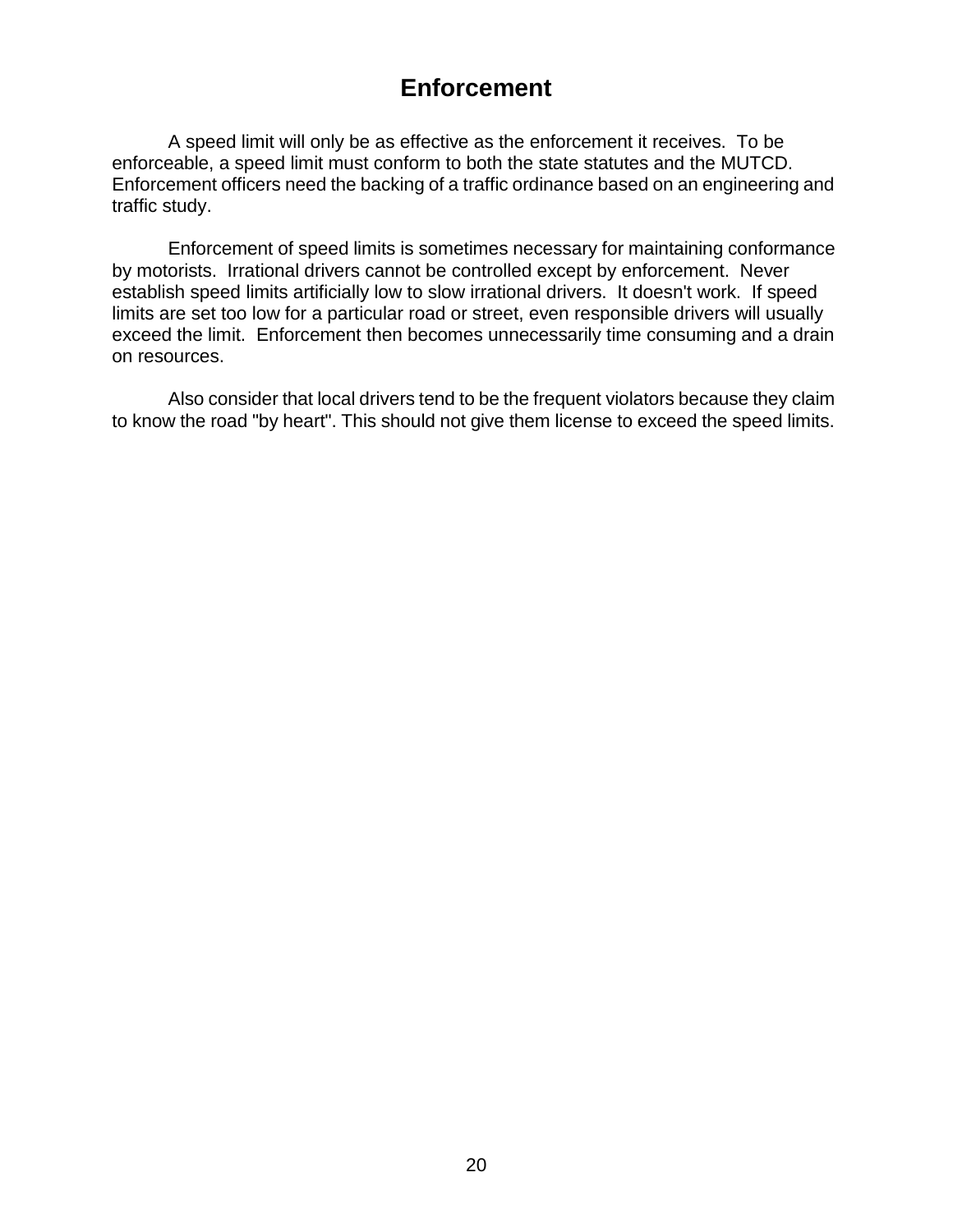## **Forms**

The form on the facing page, "Traffic Engineering Report for a Spot Speed Limit Study" was developed for use by the Vermont Agency of Transportation. It encourages a thorough investigation of a road or street for purposes of setting a speed limit.

Gather as much information as you can.

 $M.P. =$  mile post

 $TH = Town$  Highway

Make copies of this form. One copy is needed for each road section you survey.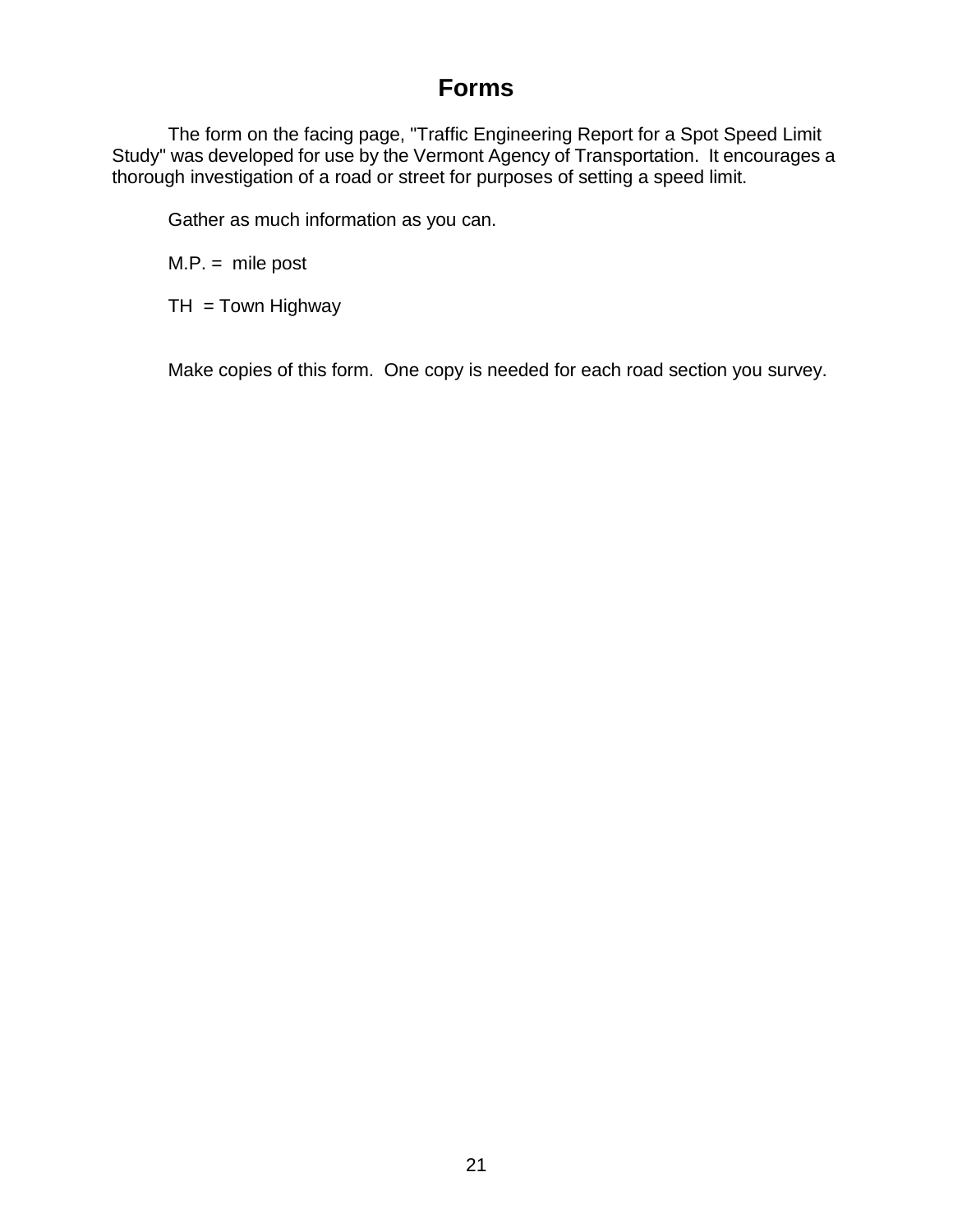|                                 |                                                     | <b>State of Vermont</b> |               |              |                 |                         | <b>New</b>    |             |
|---------------------------------|-----------------------------------------------------|-------------------------|---------------|--------------|-----------------|-------------------------|---------------|-------------|
| <b>Agency of Transportation</b> |                                                     |                         |               |              |                 |                         | <b>Repeal</b> |             |
|                                 | <b>Traffic Engineering Report for a SPEED LIMIT</b> |                         |               |              |                 | <b>Revise Existing</b>  |               |             |
|                                 |                                                     |                         |               |              |                 |                         |               |             |
| <b>By:</b>                      |                                                     |                         | Date:         |              |                 |                         |               | Page 1 of 2 |
| <b>Study Location</b>           |                                                     |                         |               |              |                 |                         |               |             |
|                                 | Town                                                |                         |               |              | Route           |                         |               |             |
|                                 | Village                                             |                         |               |              | From MP         |                         |               |             |
|                                 | County                                              |                         |               |              | To MP           |                         |               |             |
|                                 |                                                     |                         |               |              | Length          |                         |               |             |
| <b>Recommendation</b>           |                                                     |                         |               |              |                 |                         |               |             |
|                                 |                                                     |                         |               |              |                 |                         |               |             |
|                                 |                                                     |                         |               |              |                 |                         |               |             |
|                                 |                                                     |                         |               |              |                 |                         |               |             |
|                                 | Recommended by:                                     |                         |               |              |                 | Date:                   |               |             |
| <b>Speed Studies</b>            |                                                     |                         | <b>Posted</b> | 85th %ile    |                 |                         |               |             |
|                                 | Setup #                                             | Milepoint Speed         |               |              | <b>Comments</b> |                         |               |             |
|                                 | 1                                                   |                         |               | <b>Speed</b> |                 |                         |               |             |
|                                 | $\overline{\mathbf{c}}$                             |                         |               |              |                 |                         |               |             |
|                                 | 3                                                   |                         |               |              |                 |                         |               |             |
|                                 | 4                                                   |                         |               |              |                 |                         |               |             |
| <b>Crash Data</b>               |                                                     |                         |               |              |                 |                         |               |             |
|                                 |                                                     | From Year               |               |              |                 | <b>Total Number</b>     |               |             |
|                                 |                                                     | To Year                 |               |              |                 | <b>Injury Number</b>    |               |             |
|                                 | <b>Crash Rate/Critical Rate</b>                     |                         |               |              |                 | <b>Fatality Number</b>  |               |             |
|                                 | Types of crashes (number)                           |                         |               |              |                 |                         |               |             |
|                                 |                                                     |                         |               |              |                 |                         |               |             |
|                                 | <b>Roadside Characteristics</b>                     |                         | Left          |              |                 | <b>Right</b>            |               |             |
|                                 | State/Town Highway Junctions                        |                         |               |              |                 |                         |               |             |
|                                 |                                                     | Number of Drives        |               |              |                 |                         |               |             |
|                                 |                                                     | Number of Houses        |               |              |                 |                         |               |             |
|                                 | Number of Small Businesses                          |                         |               |              |                 |                         |               |             |
|                                 | <b>List Major Businesses</b>                        |                         |               |              |                 |                         |               |             |
|                                 |                                                     |                         |               |              |                 |                         |               |             |
|                                 |                                                     |                         |               |              |                 |                         |               |             |
|                                 |                                                     |                         |               |              |                 |                         |               |             |
|                                 |                                                     |                         |               |              |                 |                         |               |             |
|                                 | <b>Pedestrian Crossings</b>                         |                         |               |              |                 |                         |               |             |
|                                 | Milepoint                                           | Marked                  | Unmarked      | School       |                 | Midblock   Intersection |               |             |
|                                 |                                                     |                         |               |              |                 |                         |               |             |
|                                 |                                                     |                         |               |              |                 |                         |               |             |
|                                 |                                                     |                         |               |              |                 |                         |               |             |
|                                 |                                                     |                         |               |              |                 |                         |               |             |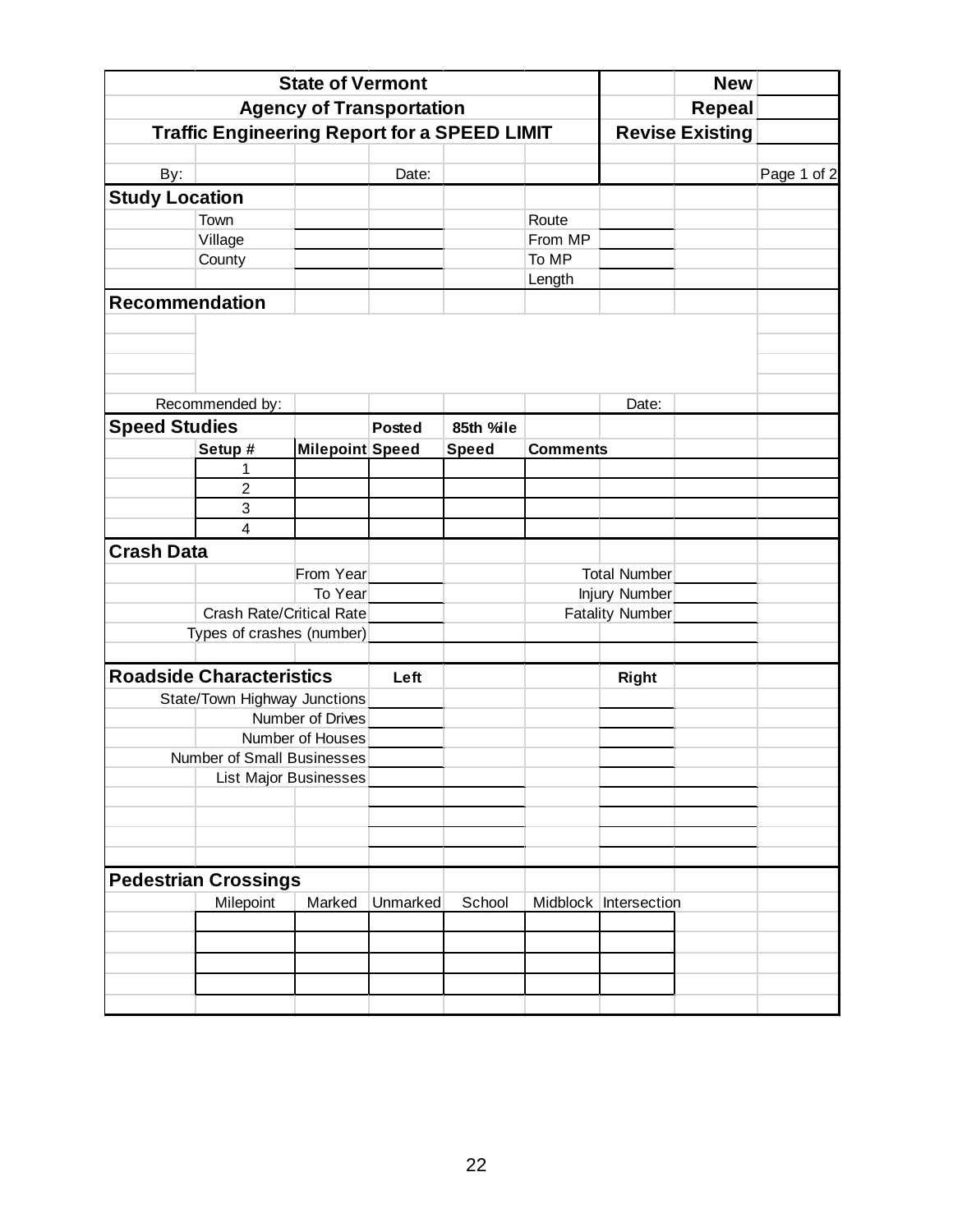| <b>State of Vermont</b>    |                                                     |         |              |                  |                         |                               |             | Page 2 of 2  |
|----------------------------|-----------------------------------------------------|---------|--------------|------------------|-------------------------|-------------------------------|-------------|--------------|
|                            | <b>Agency of Transportation</b>                     | Town    | $\mathbf 0$  |                  |                         |                               |             |              |
|                            | <b>Traffic Engineering Report for a SPEED LIMIT</b> |         |              |                  |                         | Route                         | $\mathbf 0$ |              |
|                            |                                                     |         |              |                  |                         | From MP                       | 0           |              |
|                            |                                                     |         |              |                  |                         | To MP                         | $\bf{0}$    |              |
|                            | <b>Roadway Characteristics</b>                      | Left    | <b>Right</b> |                  | <b>Parking Info</b>     |                               | Left        | <b>Right</b> |
| No. of Roadway Lanes       |                                                     |         |              |                  | From MP                 |                               |             |              |
| Roadway, Width (feet)      |                                                     |         |              |                  | To MP                   |                               |             |              |
| Roadway, Surface Type      |                                                     |         |              |                  | Meets Needs?            |                               |             |              |
| Roadway, Condition         |                                                     |         |              |                  | Signs                   |                               |             |              |
|                            |                                                     |         |              |                  | Markings                |                               |             |              |
| Shoulder, Width (feet)     |                                                     |         |              |                  | Meters                  |                               |             |              |
| Shoulder, Surface Type     |                                                     |         |              |                  | Comments                |                               |             |              |
| Shoulder, Condition        |                                                     |         |              |                  |                         |                               |             |              |
|                            |                                                     |         |              |                  |                         |                               |             |              |
| Sidewalk, Width (feet)     |                                                     |         |              |                  | <b>No Parking Zones</b> |                               | Left        | <b>Right</b> |
| Sidewalk, Surface Type     |                                                     |         |              |                  | From MP                 |                               |             |              |
| Sidewalk, Condition        |                                                     |         |              |                  | To MP                   |                               |             |              |
|                            |                                                     |         |              |                  |                         |                               |             |              |
| Curbing, Type of           |                                                     |         |              |                  | <b>Passing Zones</b>    |                               |             |              |
| Curbing, Condition         |                                                     |         |              |                  | Direction               | From MP                       | To MP       |              |
|                            |                                                     |         |              |                  | nb                      |                               |             |              |
| Turning Lane, Width (feet) |                                                     |         |              |                  | sb                      |                               |             |              |
|                            | Turning Lane, Length (feet)                         |         |              |                  |                         |                               |             |              |
| Turning Lane, Condition    |                                                     |         |              |                  |                         |                               |             |              |
|                            | Turning Lane, Surface Type                          |         |              |                  |                         |                               |             |              |
|                            |                                                     |         |              |                  |                         | <b>Legal No Passing Zones</b> |             |              |
|                            |                                                     |         |              |                  |                         | Direction   From MP           | To MP       |              |
|                            |                                                     |         |              |                  |                         |                               |             |              |
|                            |                                                     |         |              |                  |                         |                               |             |              |
|                            |                                                     |         |              |                  |                         |                               |             |              |
| Alignment                  |                                                     |         |              |                  | advisory speed          |                               |             |              |
|                            | <b>Curves</b>                                       | From MP | To MP        | Degree           | posted                  | proposed                      |             |              |
|                            |                                                     |         |              |                  |                         |                               |             |              |
|                            |                                                     |         |              |                  |                         |                               |             |              |
|                            |                                                     |         |              |                  |                         |                               |             |              |
|                            |                                                     |         |              |                  |                         |                               |             |              |
|                            |                                                     |         |              |                  |                         |                               |             |              |
|                            |                                                     |         |              |                  |                         |                               |             |              |
|                            |                                                     |         |              |                  |                         |                               |             |              |
|                            | <b>Grades</b>                                       | From MP | To MP        | Length           | Percent                 |                               |             |              |
|                            |                                                     |         |              | $\boldsymbol{0}$ |                         |                               |             |              |
|                            |                                                     |         |              | $\boldsymbol{0}$ |                         |                               |             |              |
|                            |                                                     |         |              | $\pmb{0}$        |                         |                               |             |              |
|                            |                                                     |         |              |                  |                         |                               |             |              |
|                            | <b>Bridges</b>                                      | ID#     | Milepoint    | Width            |                         |                               |             |              |
|                            |                                                     |         |              |                  |                         |                               |             |              |
|                            |                                                     |         |              |                  |                         |                               |             |              |
|                            |                                                     |         |              |                  |                         |                               |             |              |
|                            |                                                     |         |              |                  |                         |                               |             |              |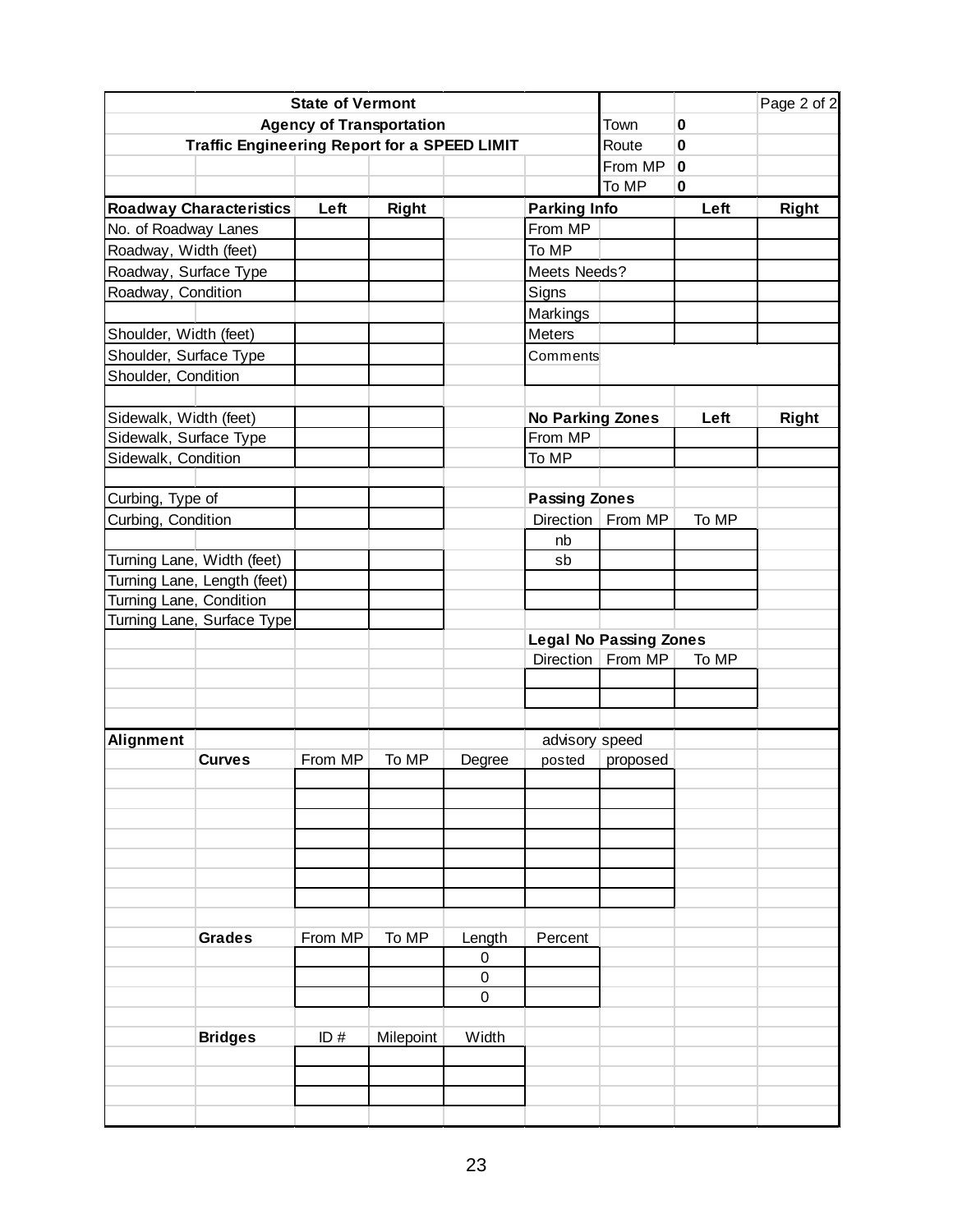#### **Spot Speed Survey Field Data Sheet**

- 1. Fill out the information required at the top of the form. (M.P. stands for mile post.)
- 2. Circle appropriate direction of travel for vehicles being monitored, either northbound/southbound (NB/SB) or eastbound/westbound (EB/WB).
- 3. Aim the radar gun in the appropriate direction and wait for a car to drive by. When the car passes through the radar field a number will flash in the target window of the unit. Go down the appropriate column for cars or for trucks and buses, and then the column for direction. Find the speed along the left of the column which coincides with the speed of the vehicle and put down a tic mark. Preceding or following the placement of the tic mark make another tic mark on some scrap paper to represent the vehicle. Continue in this manner until your scrap paper has 100 tic marks, representing 100 vehicles. Count the tics to be sure you have enough information.

Make copies of this form. One copy is needed for each road section you survey.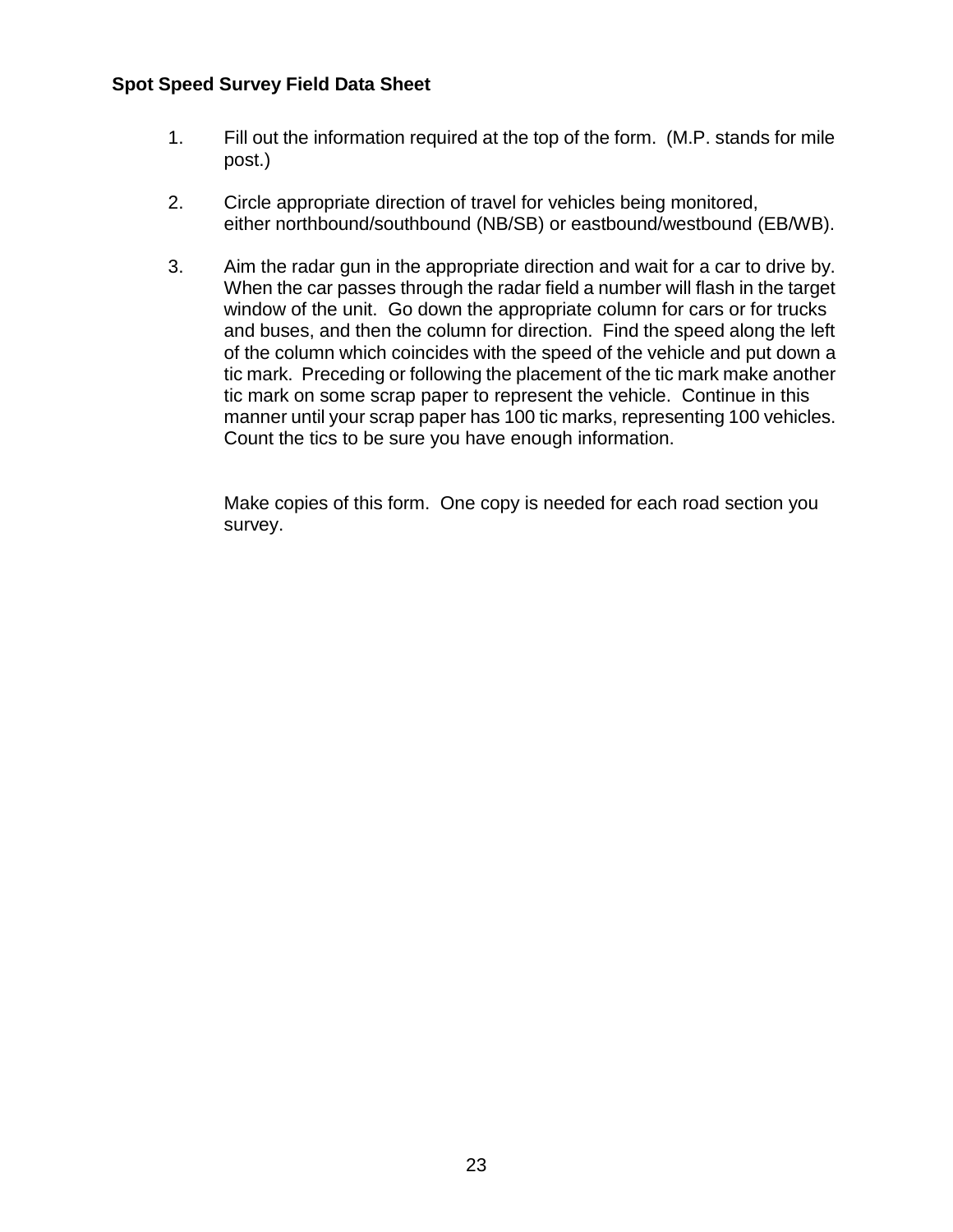#### **Vermont Agency of Transportation Spot Speed Survey Field Data Sheet**

| Study No.                 | Setup M.P. |
|---------------------------|------------|
| Date                      | Dav        |
| Town                      |            |
| Route No.                 |            |
| <b>Posted Speed Limit</b> |            |

From M.P. To M.P. **Weather** Survey Hours

**Observers** Passing Zones (Begin/End)

Describe Setup Locations

|                 | <b>CARS</b> |  |             |  | <b>TRUCKS AND BUSES</b> |             |  |             |  |
|-----------------|-------------|--|-------------|--|-------------------------|-------------|--|-------------|--|
| <b>MPH</b>      | <b>NBEB</b> |  | <b>SBWB</b> |  | <b>MPH</b>              | <b>NBEB</b> |  | <b>SBWB</b> |  |
| 70&OVER         |             |  |             |  | 70&OVER                 |             |  |             |  |
| 69              |             |  |             |  | 69                      |             |  |             |  |
| 68              |             |  |             |  | 68                      |             |  |             |  |
| 67              |             |  |             |  | 67                      |             |  |             |  |
| 66              |             |  |             |  | 66                      |             |  |             |  |
| 65              |             |  |             |  | 65                      |             |  |             |  |
| 64              |             |  |             |  | 64                      |             |  |             |  |
| 63              |             |  |             |  | 63                      |             |  |             |  |
| 62              |             |  |             |  | 62                      |             |  |             |  |
| 61              |             |  |             |  | 61                      |             |  |             |  |
| 60              |             |  |             |  | 60                      |             |  |             |  |
| 59              |             |  |             |  | 59                      |             |  |             |  |
| 58              |             |  |             |  | 58                      |             |  |             |  |
| 57              |             |  |             |  | 57                      |             |  |             |  |
| 56              |             |  |             |  | 56                      |             |  |             |  |
| 55              |             |  |             |  | 55                      |             |  |             |  |
| 54              |             |  |             |  | 54                      |             |  |             |  |
| 53              |             |  |             |  | 53                      |             |  |             |  |
| 52              |             |  |             |  | 52                      |             |  |             |  |
| 51              |             |  |             |  | 51                      |             |  |             |  |
| 50              |             |  |             |  | 50                      |             |  |             |  |
| 49              |             |  |             |  | 49                      |             |  |             |  |
| 48              |             |  |             |  | 48                      |             |  |             |  |
| 47              |             |  |             |  | 47                      |             |  |             |  |
| 46              |             |  |             |  | 46                      |             |  |             |  |
| 45              |             |  |             |  | 45                      |             |  |             |  |
| 44              |             |  |             |  | 44                      |             |  |             |  |
| 43              |             |  |             |  | 43                      |             |  |             |  |
| 42              |             |  |             |  | 42                      |             |  |             |  |
| 41              |             |  |             |  | 41                      |             |  |             |  |
| 40              |             |  |             |  | 40                      |             |  |             |  |
| 39              |             |  |             |  | 39                      |             |  |             |  |
| 38              |             |  |             |  | 38                      |             |  |             |  |
| 37              |             |  |             |  | 37                      |             |  |             |  |
| 36              |             |  |             |  | 36                      |             |  |             |  |
| 35              |             |  |             |  | 35                      |             |  |             |  |
| 34              |             |  |             |  | 34                      |             |  |             |  |
| 33              |             |  |             |  | 33                      |             |  |             |  |
| 32              |             |  |             |  | 32                      |             |  |             |  |
| 31              |             |  |             |  | 31                      |             |  |             |  |
| 30              |             |  |             |  | 30                      |             |  |             |  |
| 29              |             |  |             |  | 29                      |             |  |             |  |
| 28              |             |  |             |  | 28                      |             |  |             |  |
| 27              |             |  |             |  | 27                      |             |  |             |  |
| 26              |             |  |             |  | 26                      |             |  |             |  |
| 25              |             |  |             |  | 25                      |             |  |             |  |
| 24              |             |  |             |  | 24                      |             |  |             |  |
| 23              |             |  |             |  | 23                      |             |  |             |  |
| $\overline{22}$ |             |  |             |  | $\overline{22}$         |             |  |             |  |
| 21&Under        |             |  |             |  | 21&Under                |             |  |             |  |
|                 |             |  |             |  |                         |             |  |             |  |
| <b>Totals</b>   |             |  |             |  |                         |             |  |             |  |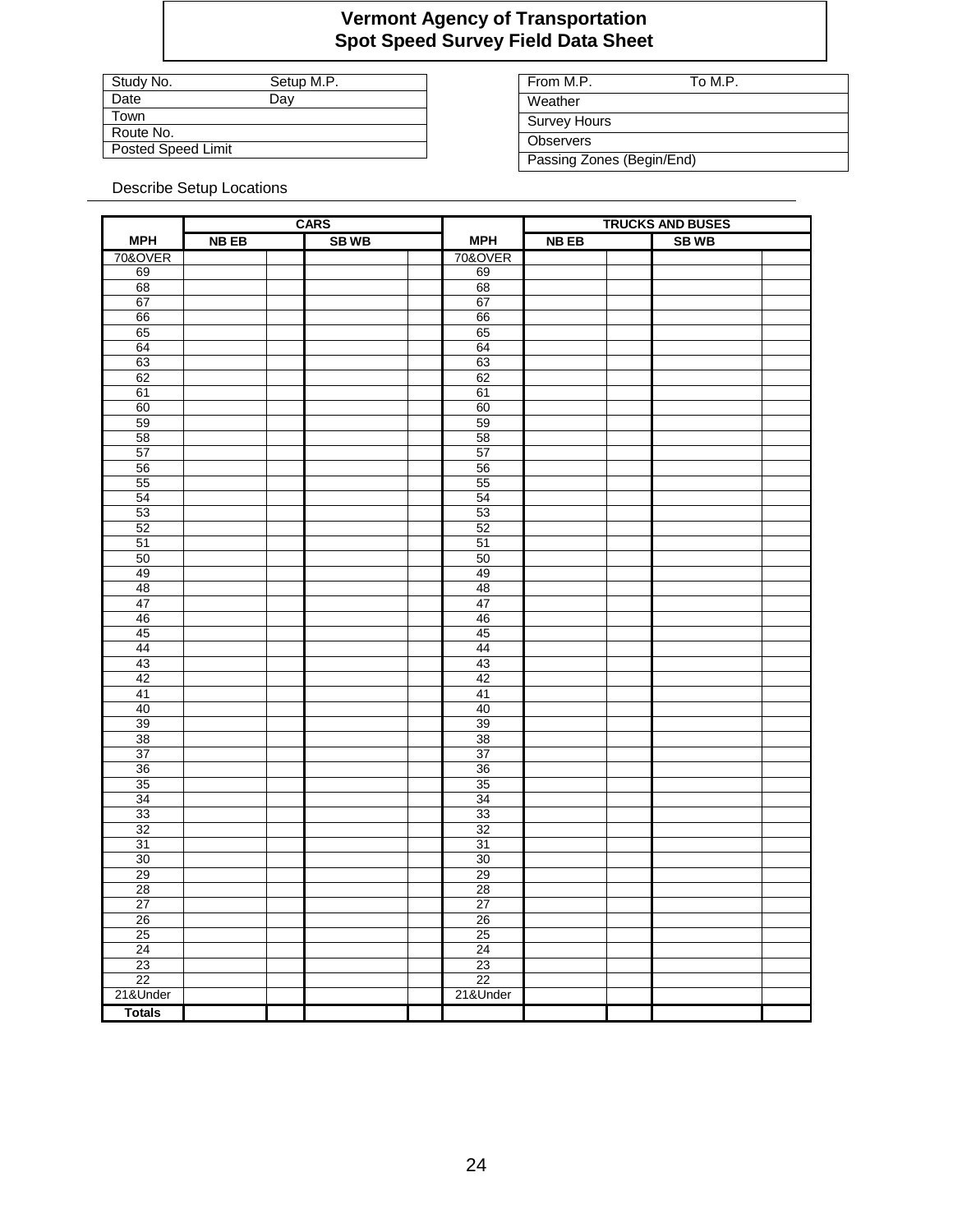#### **Summary of a Spot Speed Survey**

Modal Speed The modal speed is the speed at which the highest number of vehicles are travelling. Place a check mark next to the modal speed.

Average (Median) Speed The average (median) speed is the speed at which at least 50% of the vehicles are travelling.

85<sup>th</sup> Percentile The 85<sup>th</sup> percentile is the speed at or below which 85% of the sample of vehicles surveyed are travelling. So, of 100 vehicles surveyed, 100 X .85 represents 85 vehicles from the bottom of the column. The 85<sup>th</sup> percentile for sixty-two vehicles, for example, would be  $62 \text{ X}$ .  $85 = 52.7$ . Round up the number to 53.

Ten Mile Pace The ten mile pace is the block of ten miles per hour which contains the most vehicles. Look for an area that appears to have the most vehicles in it and add them up. Put a line above the ten miles per hour block and another one below it. Now check to see if you can move the lines up or down simultaneously, to increase the total number of cars. If not, then this is the ten mile pace.

Speed Limit Range The speed limit range has two numbers. It has a high number and a low number. The high number of the speed limit range is the lowest of two numbers minus three. The two numbers are 1) the  $85<sup>th</sup>$  percentile, and 2) the high number of the ten mile pace. Choose the lowest of those two numbers and subtract three from it. That is the high number of the percent in pace. Now, the low number of the speed limit range is the low number of the ten mile pace.

Percent in Ten mile Pace This is the percent of vehicles travelling within the ten mile pace. Sum the vehicles in the ten-mile pace and divide them by the total number of vehicles (which should be 100). So, for example, if you have a total of 100 vehicles, 62 of which are in the ten-mile pace, you would have 62 percent in pace.

Make copies of this form. One copy is needed for each road section you survey.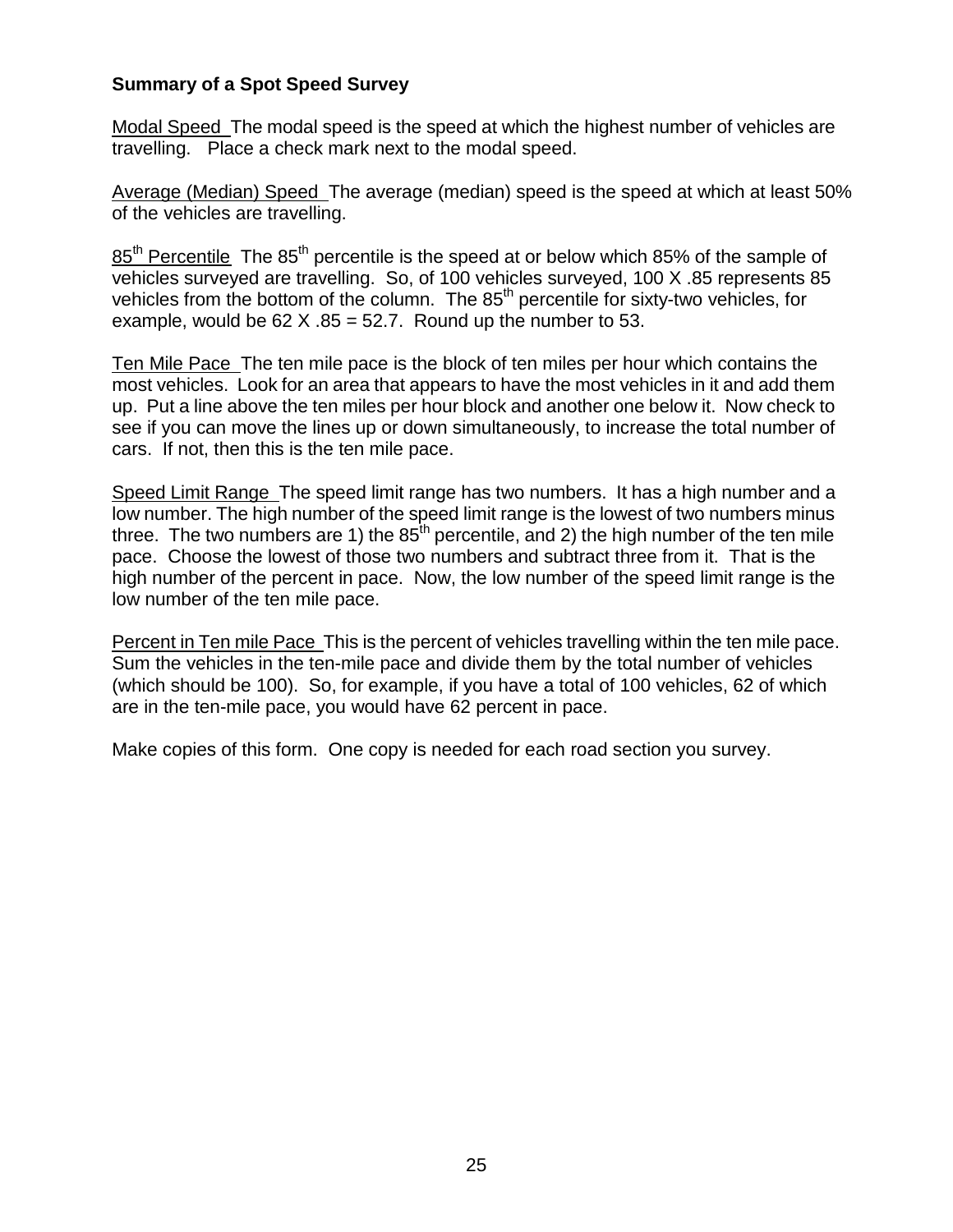## State of Vermont, Agency of Transportation

| SUMMARY OF A SPOT SPEED SURVEY<br>(Use one sheet for Each Spot Speed Survey) |                   | Date___________ | Page________ |
|------------------------------------------------------------------------------|-------------------|-----------------|--------------|
| Setup No. _____                                                              | Setup M.P. ______ |                 |              |
|                                                                              |                   |                 |              |
|                                                                              |                   |                 |              |
|                                                                              |                   |                 |              |

General Remarks on Traffic (Only for the Area Covered by this Spot Speed Survey)

|                                             | Cars, Vans and<br><b>Light Trucks</b> | Large Trucks and<br><b>Buses</b> | <b>All Vehicles</b> |
|---------------------------------------------|---------------------------------------|----------------------------------|---------------------|
| Median Speed                                |                                       |                                  |                     |
| 85th Percentile Speed                       |                                       |                                  |                     |
| Modal Speed                                 |                                       |                                  |                     |
| 10- Mile Pace                               |                                       |                                  |                     |
| Percent in 10-Mile Pace                     |                                       |                                  |                     |
| Speed Limit Range (Use all vehicles column) |                                       |                                  |                     |

<u> 1989 - Johann Stein, marwolaethau a bhann an t-Amhain an t-Amhain an t-Amhain an t-Amhain an t-Amhain an t-A</u>

|            | Cars, Vans and      | Accum. | Large Trucks and | Accum |              | Accum |
|------------|---------------------|--------|------------------|-------|--------------|-------|
| <b>MPH</b> | <b>Light Trucks</b> | Pct.   | <b>Buses</b>     | Pct.  | All Vehicles | Pct.  |
|            |                     |        |                  |       |              |       |
| Over 60    |                     |        |                  |       |              |       |
| 56-60      |                     |        |                  |       |              |       |
| 51-55      |                     |        |                  |       |              |       |
| 46-50      |                     |        |                  |       |              |       |
| 41-45      |                     |        |                  |       |              |       |
| 36-40      |                     |        |                  |       |              |       |
| 31-35      |                     |        |                  |       |              |       |
| 26-30      |                     |        |                  |       |              |       |
| Under 26   |                     |        |                  |       |              |       |
| Totals     |                     |        |                  |       |              |       |

Summary done by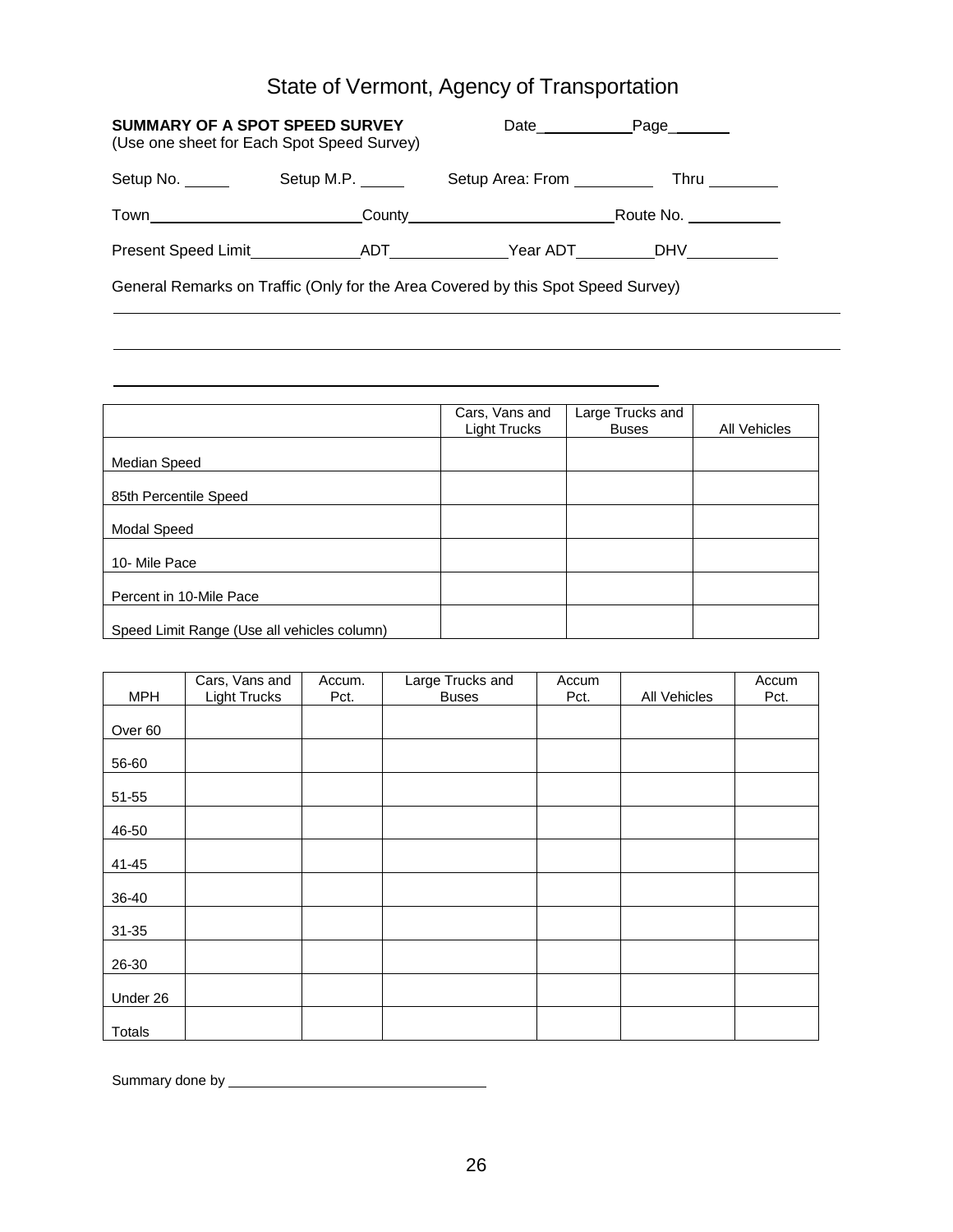## **Definitions**

85<sup>th</sup> percentile speed - the speed at or below which 85 percent of the sample of free flowing vehicles are travelling. This speed should be determined by conduction a spot speed study.

Advisory speed - the speed at which a specific feature along the street or highway can be safely traversed.

Basic Speed Law - no person shall operate a motor vehicle at a speed greater than is reasonable and proper for the prevailing conditions.

Manual on Uniform Traffic Control Devices (MUTCD) - the national standard adopted by state law as the standard to be followed by state and municipal authorities in Vermont.

Pace - the 10 miles per hour band of travel speeds containing the largest number of observed vehicles.

Speed Limit - the maximum (or minimum) speed permitted on a section of street or highway.

Tolerance - the numerical difference between the speed limit and the minimum speed at which enforcement action is taken.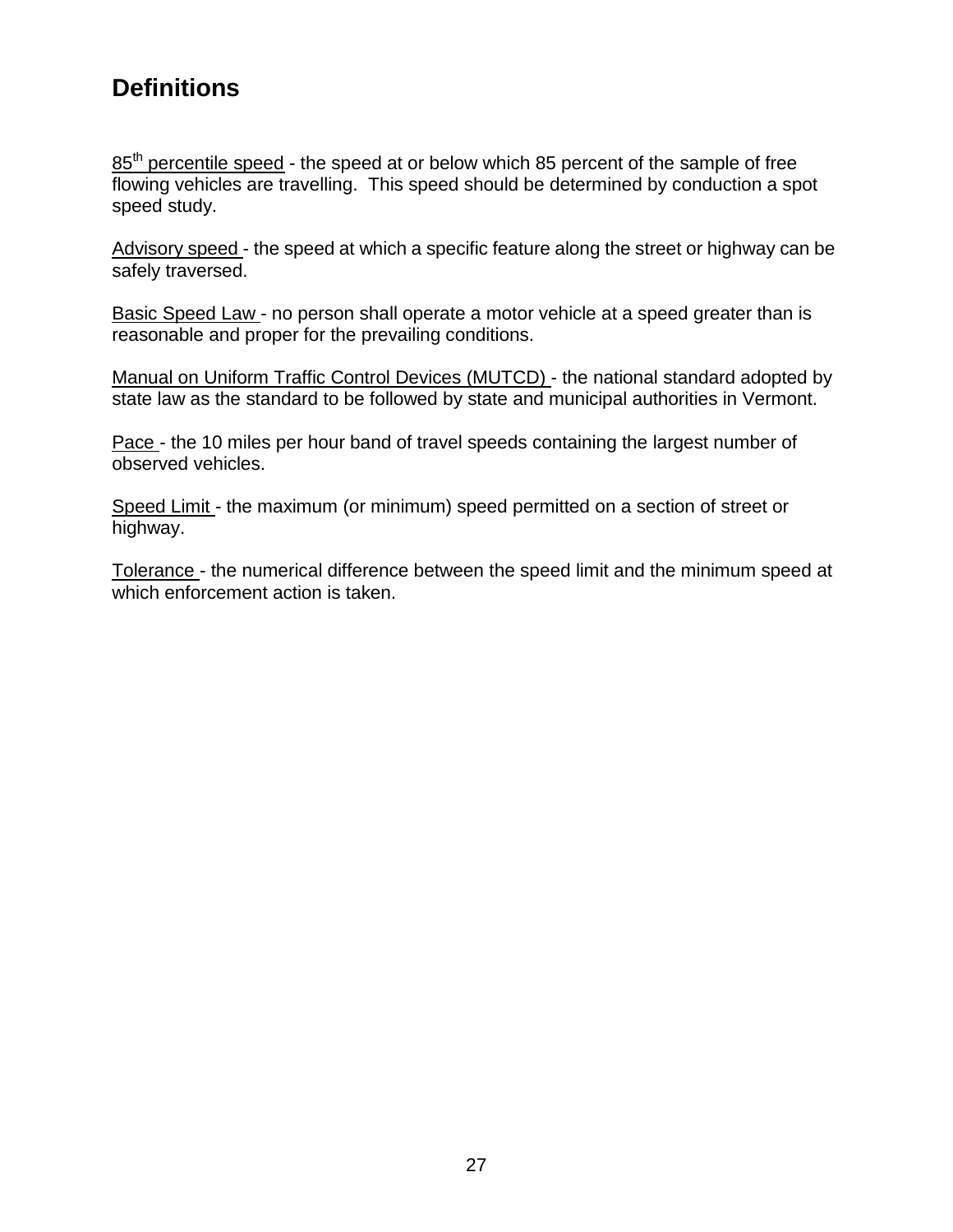## **References**

Chittenden County Regional Planning Commission Speed Limit Handbook, CCRPC, Essex Junction, VT, 1989.

Manual of Traffic engineering Studies, fourth Edition, Institute of Transportation Engineers, Washington, D.C., 1976.

Manual on Uniform Traffic control Devices, U.S. Government Printing Office, Washington, D.C., 2009 edition.

Speed Zone Guidelines: A Proposed Recommended Practice, Institute of Transportation Engineers, 525 School Street., S.W., Suite 410, Washington, D.C. 20024-2797, 1993, 5 pages.

Setting Speed Limits: A Guide for Vermont Towns, Vermont Local Roads Program, Saint Michael's College, Colchester, VT, 1986.

Sign Inventory Program Using 4 X 6 Index Cards, From "Nuggets and Nibbles", Winter, 1994, Cornell Local Roads Program newsletter.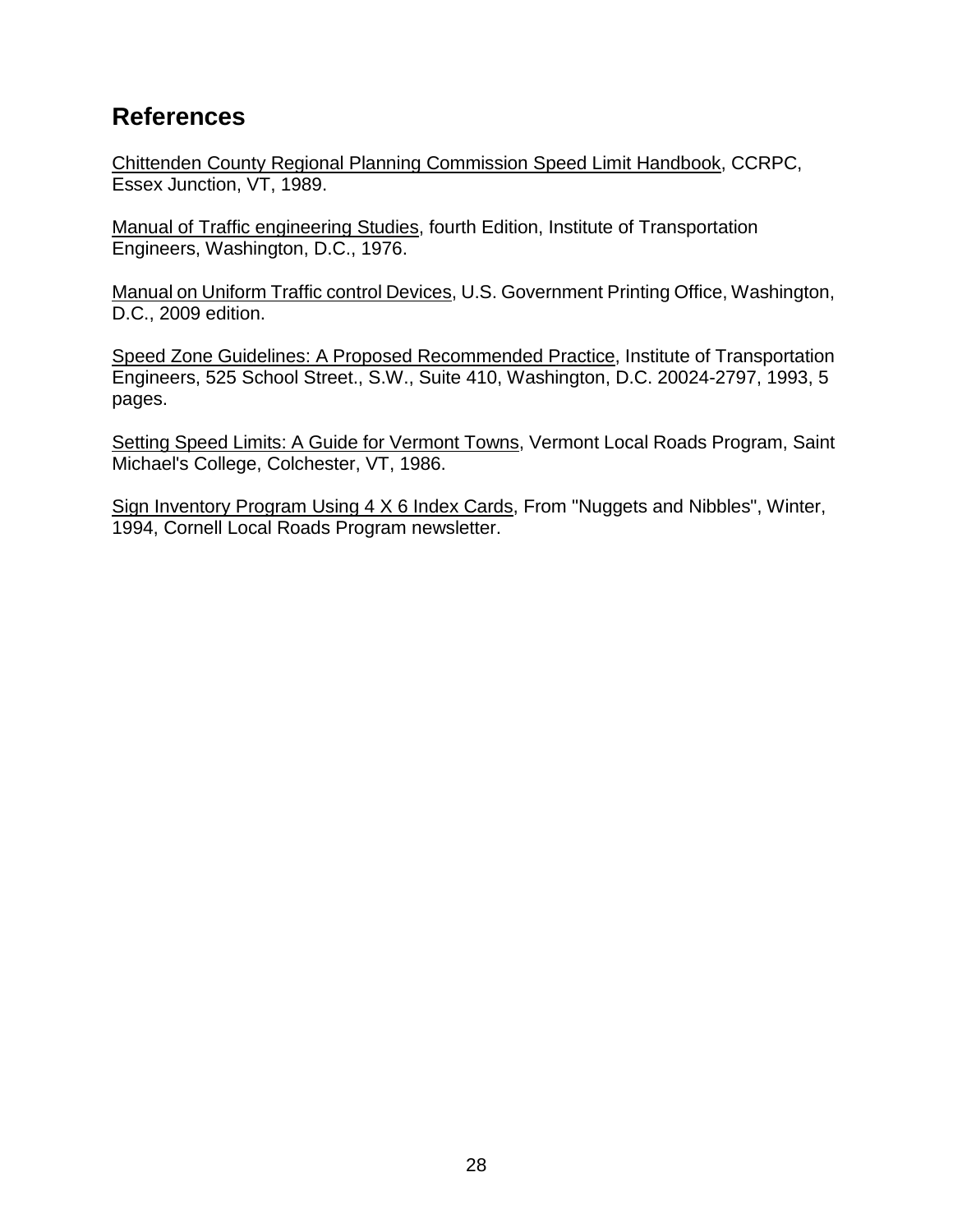## **Vermont State Statutes of Note**

**This reference list is not intended to be an all-inclusive listing of what may be helpful information in state statute. Vermont State Statutes can be viewed onlineat[:http://www.leg.state.vt.us/statutesmain.cfm](http://www.leg.state.vt.us/statutesmain.cfm)**

#### **Title 23: Motor Vehicles. Chapter 13- Operation of Vehicles**

- **§ 1007. Local speed limits**
- **§ 1007a. Neighborhood electric vehicles; speed limit**
- **§ 1008. Regulations in municipalities**
- **§ 1008a. Regulation of motor vehicles at state airports**
- **§ 1025. Standards**
- **§ 1081. Basic rule and maximum limits**
- **§ 1082. Slow-moving vehicles**
- **§ 1083. Special speed limitations**
- **§ 1431. Height and width limits**
- **§ 1432. Length of vehicles; authorized highways**

**Title 24: Municipal and County Government. Chapter 61- Regulatory Provisions; Police Power of Municipality**

**§ 2291. Enumeration of powers**

#### **Title 24: Municipal and County Government. Chapter 59: Adoption and Enforcement Of Ordinances And Rules**

**§ 1972. Procedure**

#### **Title 13: Crimes and Criminal Procedure. Chapter 223- Fines, Costs, & Penalties**

**§ 7251. Municipalities; payment to and liability of**

**Title 20: Internal Security and Public Safety. Chapter 151- Vermont Criminal Justice Training Council**

#### **§ 2358. Minimum training standards**